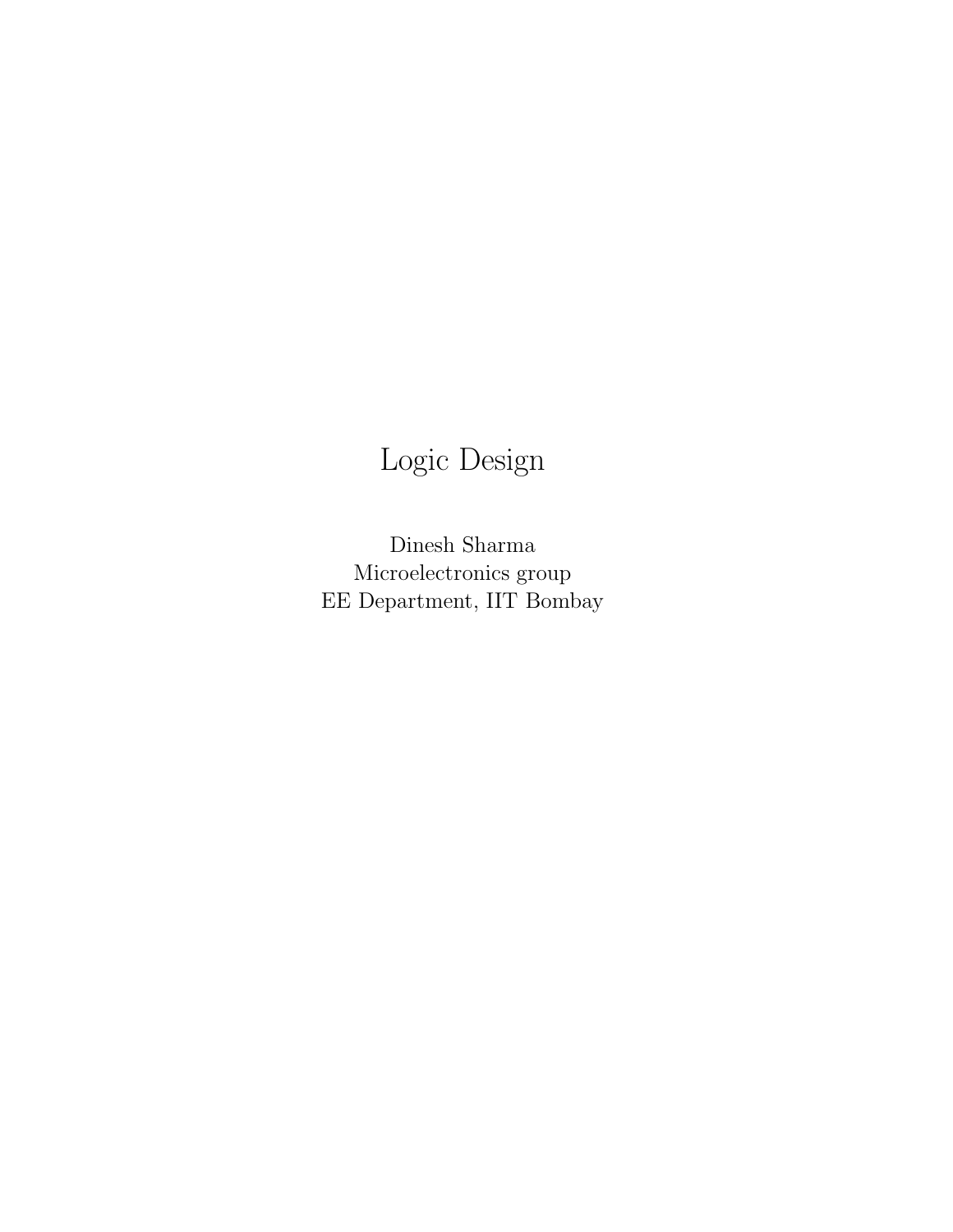# **Contents**

| $\mathbf{1}$   |                                 |       | <b>Transistor Models</b>                                                                                                         | 3              |  |
|----------------|---------------------------------|-------|----------------------------------------------------------------------------------------------------------------------------------|----------------|--|
| $\overline{2}$ | <b>Static CMOS Logic Design</b> |       |                                                                                                                                  |                |  |
|                | 2.1                             |       |                                                                                                                                  | $\overline{7}$ |  |
|                | 2.2                             |       |                                                                                                                                  | $\overline{7}$ |  |
|                |                                 | 2.2.1 |                                                                                                                                  | $\overline{7}$ |  |
|                |                                 | 2.2.2 | Noise margins $\ldots \ldots \ldots \ldots \ldots \ldots \ldots \ldots \ldots$                                                   | 11             |  |
|                |                                 | 2.2.3 |                                                                                                                                  | 13             |  |
|                |                                 | 2.2.4 | Trade off between power, speed and robustness $\quad .\ .\ .\ .\ .$                                                              | 16             |  |
|                |                                 | 2.2.5 |                                                                                                                                  | 17             |  |
|                |                                 | 2.2.6 | Conversion of CMOS Inverters to other logic                                                                                      | 17             |  |
| 3              | <b>Beyond Static CMOS</b><br>19 |       |                                                                                                                                  |                |  |
|                | 3.1                             |       |                                                                                                                                  | 19             |  |
|                |                                 | 3.1.1 |                                                                                                                                  | 20             |  |
|                |                                 | 3.1.2 | Noise margins $\ldots \ldots \ldots \ldots \ldots \ldots \ldots \ldots \ldots$                                                   | 21             |  |
|                |                                 | 3.1.3 |                                                                                                                                  | 22             |  |
|                |                                 | 3.1.4 |                                                                                                                                  | 23             |  |
|                |                                 | 3.1.5 | Conversion of pseudo nMOS Inverter to other logic $\dots$ .                                                                      | 24             |  |
|                | 3.2                             |       |                                                                                                                                  | 24             |  |
|                |                                 | 3.2.1 |                                                                                                                                  | 25             |  |
|                |                                 | 3.2.2 |                                                                                                                                  | 25             |  |
|                |                                 | 3.2.3 |                                                                                                                                  | 26             |  |
|                | 3.3                             |       |                                                                                                                                  | 28             |  |
|                | 3.4                             |       | Dynamic Logic<br>the contract of the contract of the contract of the contract of the contract of the contract of the contract of | 30             |  |
|                |                                 | 3.4.1 | Problem with Cascading CMOS dynamic logic                                                                                        | 31             |  |
|                |                                 | 3.4.2 | Four Phase Dynamic Logic                                                                                                         | 32             |  |
|                |                                 | 3.4.3 |                                                                                                                                  | 33             |  |
|                |                                 | 3.4.4 |                                                                                                                                  | 33             |  |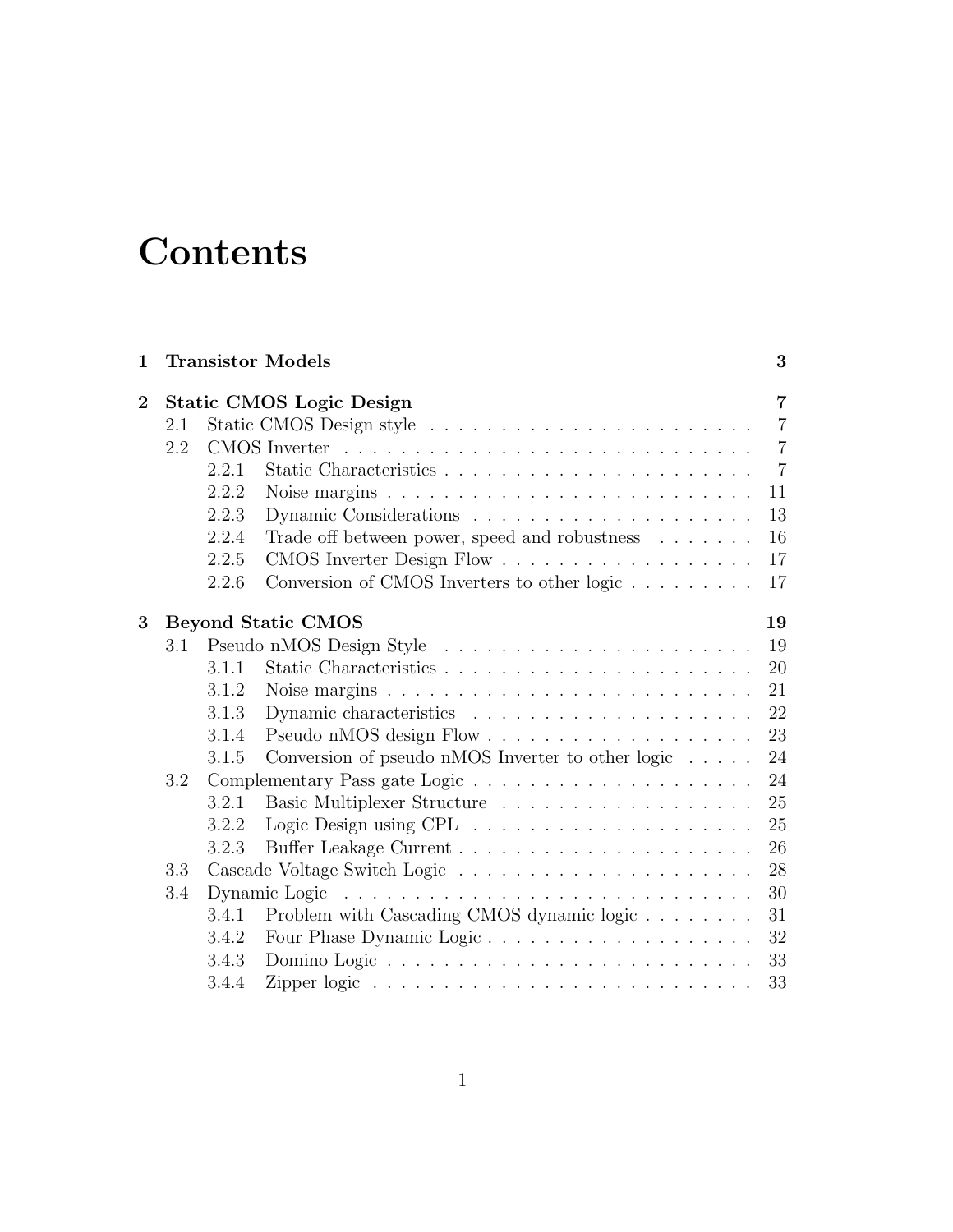# List of Figures

| 1.1 | MOS characteristics according to the simple analytic model                                                                    | 3              |
|-----|-------------------------------------------------------------------------------------------------------------------------------|----------------|
| 1.2 | MOS characteristics with non zero conductance in saturation                                                                   | $\overline{4}$ |
| 2.1 |                                                                                                                               | 8              |
| 2.2 |                                                                                                                               | 10             |
| 2.3 |                                                                                                                               | 13             |
| 2.4 |                                                                                                                               | 15             |
| 2.5 | CMOS implementation of $\overline{A.B + C.(D+E)}$                                                                             | 18             |
| 3.1 |                                                                                                                               | 22             |
| 3.2 | 'high' to 'low' transition on the output $\dots \dots \dots \dots$<br>Pseudo NMOS implementation of $\overline{A.B + C(D+E)}$ | 24             |
| 3.3 | Basic Multiplexer with logic restoring inverters                                                                              | 25             |
| 3.4 | Implementation of XOR and XNOR by CPL logic. $\dots \dots \dots$                                                              | 26             |
| 3.5 | Implementation of (a) AND-NAND and (b) OR-NOR functions us-                                                                   |                |
|     |                                                                                                                               | 26             |
| 3.6 |                                                                                                                               | 27             |
| 3.7 | Pull up pMOS to avoid leakage in the inverter $\dots \dots \dots \dots$                                                       | 27             |
| 3.8 |                                                                                                                               | 28             |
| 3.9 |                                                                                                                               | 28             |
|     | 3.10 Pseudo-nMOS OR from complemented inputs                                                                                  | 29             |
|     | 3.11 OR-NOR implementation in Cascade Voltage Switch Logic                                                                    | 29             |
|     | 3.12 CMOS dynamic gate to implement $(A + B)$ .C                                                                              | 30             |
|     |                                                                                                                               | 32             |
|     | 3.14 CMOS 4 phase dynamic logic drive constraints                                                                             | 32             |
|     |                                                                                                                               | 33             |
|     |                                                                                                                               | 34             |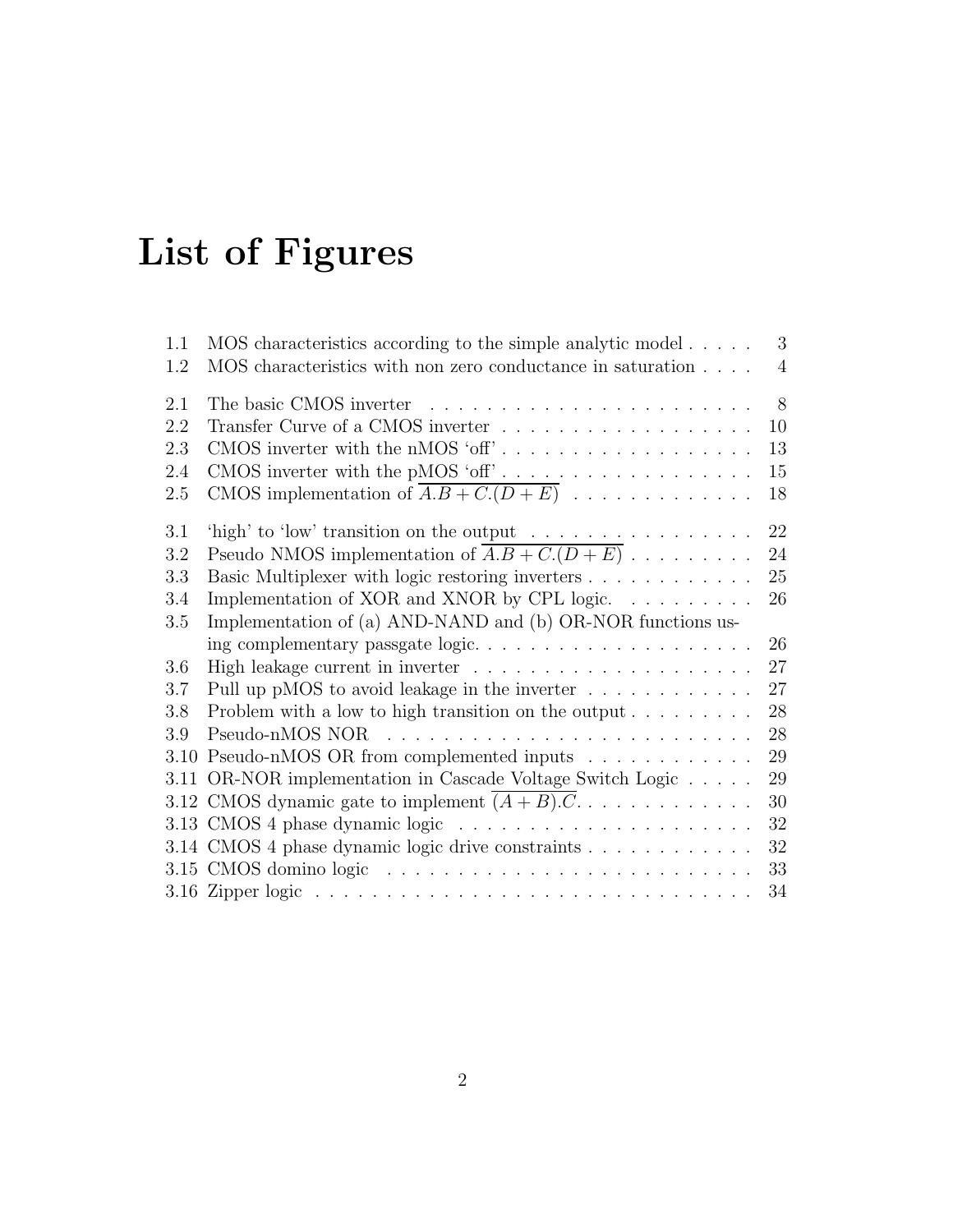# Chapter 1 Transistor Models

In this booklet, we shall use simple analytical models for MOS transistors. We use a sign convention according to which, voltage and current symbols associated with the pMOS transistor (such as  $V_{Tp}$ ) have positive values. Then, the n channel formulae can be used for both transistors and we shall assign signs to quantities explicitly.



Figure 1.1: MOS characteristics according to the simple analytic model

The model we use is described by the following equations: for  $V_{gs} \leq V_T$ ,

$$
I_{ds} = 0 \tag{1.1}
$$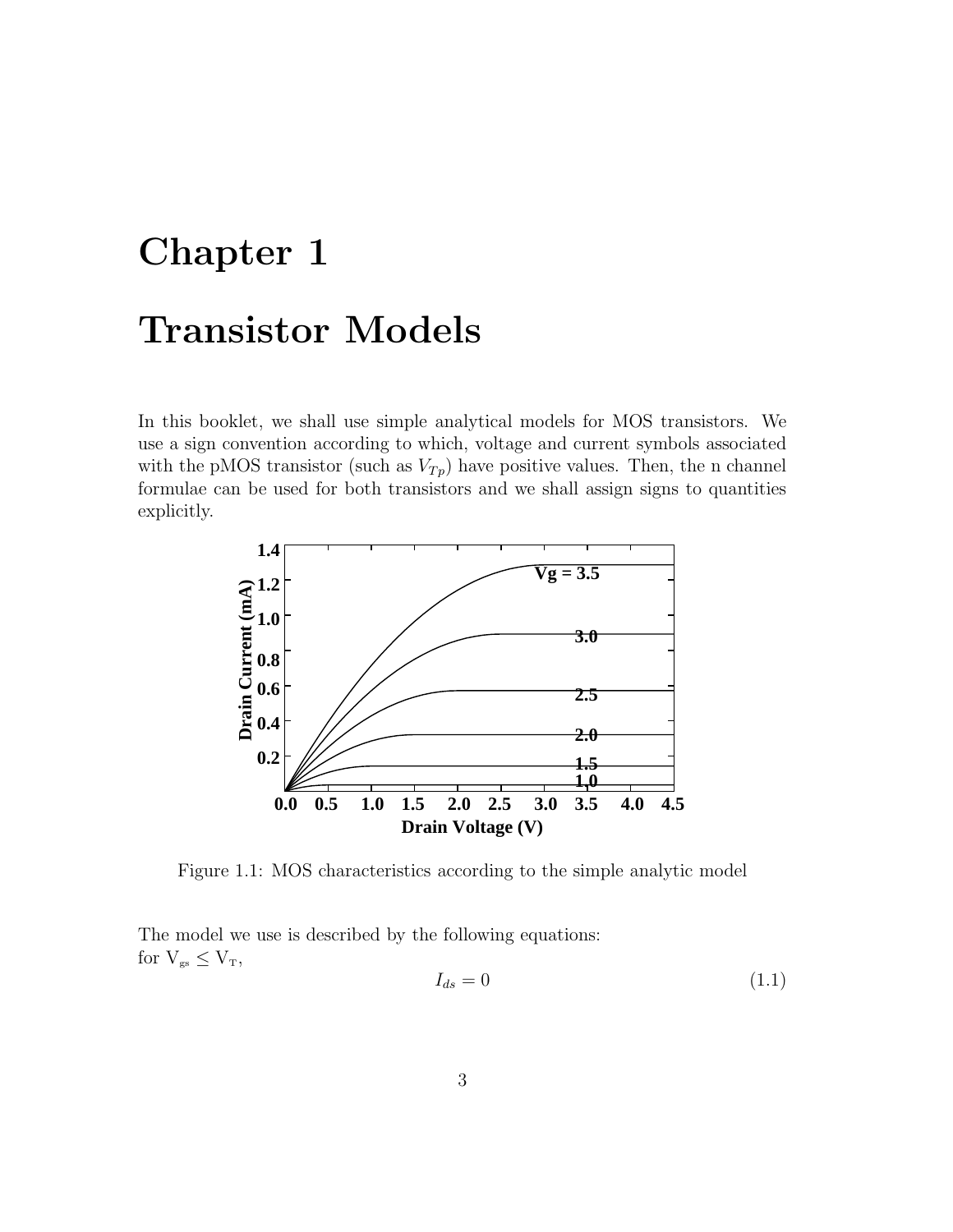for  $V_{gs} > V_{T}$  and  $V_{ds} \leq V_{gs} - V_{T}$ ,

$$
I_{ds} = K \left[ (V_{gs} - V_T) V_{ds} - \frac{1}{2} V_{ds}^2 \right]
$$
 (1.2)

and for  $V_{\rm gs} > V_{\rm \scriptscriptstyle T}$  and  $V_{\rm ds} > V_{\rm gs} - V_{\rm \scriptscriptstyle T},$ 

$$
I_{ds} = K \frac{(V_{gs} - V_T)^2}{2}
$$
 (1.3)

The saturation region equation is somewhat oversimplified because it assumes that the current is independent of  $V_{ds}$ . In reality, the current has a weak dependence on  $\rm V_{\mbox{\tiny ds}}\;$  in this region.

In order to model the saturation region more accurately, we adopt an "Early Voltage" like formalism.



Figure 1.2: MOS characteristics with non zero conductance in saturation

It is assumed that the current increases linearly in the saturation region. All linear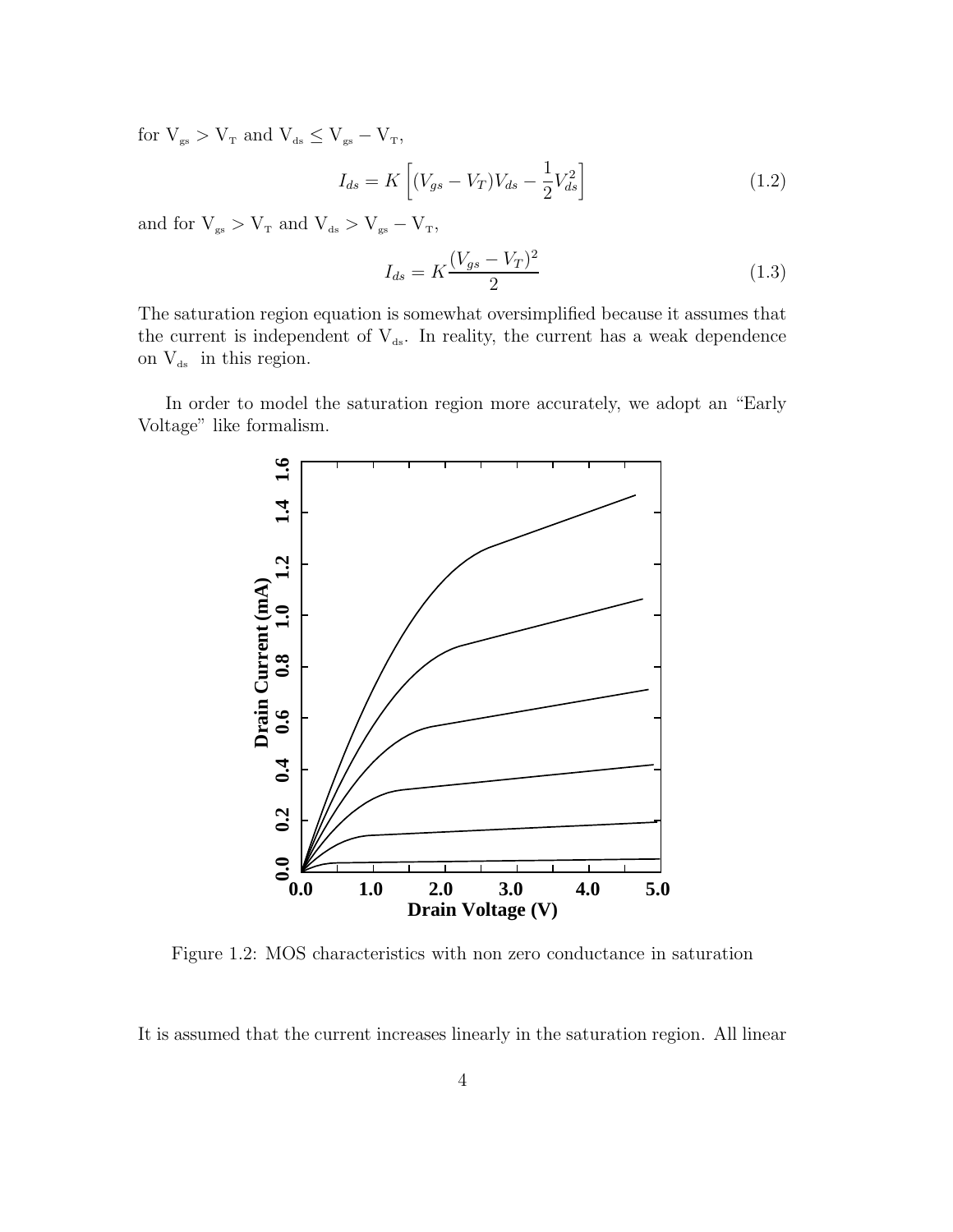characteristics in saturation can be produced backwards towards negative drain voltages and will intersect the drain voltage axis at a single point at  $-V<sub>E</sub>$ . (This is, at best, an approximation). Because the conductance in saturation is now non zero, the onset of saturation has to be redefined, so that the current and its derivative are continuous at the boundary of linear and saturation regimes. The current equations are given by:

For  $V_{gs} > V_T$  and  $V_{ds} \leq V_{dss}$ ,

$$
I_{ds} = K \left[ (V_{gs} - V_T) V_{ds} - \frac{1}{2} V_{ds}^2 \right]
$$
 (1.4)

and for  $V_{gs} > V_T$  and  $V_{ds} > V_{dss}$ ,

$$
I_{ds} = I_{dss} \frac{V_d + V_E}{V_{dss} + V_E} \tag{1.5}
$$

Where  $V_E$  is the 'Early Voltage'. Here  $V_{dss}$  and  $I_{dss}$  are saturation drain voltage and drain current respectively. Since the current values must match at either side of  $V_{ds} = V_{dss}$ , we must have:

$$
I_{dss} \equiv K \left[ (V_{gs} - V_T) V_{dss} - \frac{1}{2} V_{dss}^2 \right].
$$
 (1.6)

For the curve to be smooth and continuous at  $V_d = V_{dss}$ , the value of the first derivative should match on either side of  $V_{dss}$ . Therefore,

$$
K(V_{gs} - V_T - V_{dss}) = \frac{I_{dss}}{V_{dss} + V_E}
$$

So,

$$
K(V_{gs} - V_T - V_{dss})(V_{dss} + V_E) = K\left[ (V_{gs} - V_T)V_{dss} - \frac{1}{2}V_{dss}^2 \right]
$$
 (1.7)

This leads to a quadratic equation in  $V_{dss}$ 

$$
\frac{1}{2}V_{dss}^2 + V_E V_{dss} - (V_{gs} - V_T)V_E = 0
$$
\n(1.8)

Solving this quadratic, we get

$$
V_{dss} = V_E \left( \sqrt{1 + \frac{2(V_{gs} - V_T)}{V_E}} - 1 \right)
$$
 (1.9)

For  $V_E >> V_{gs} - V_T$  this reduces to

$$
V_{dss} \simeq (V_{gs} - V_T) \left( 1 - \frac{V_{gs} - V_T}{2V_E} \right) \tag{1.10}
$$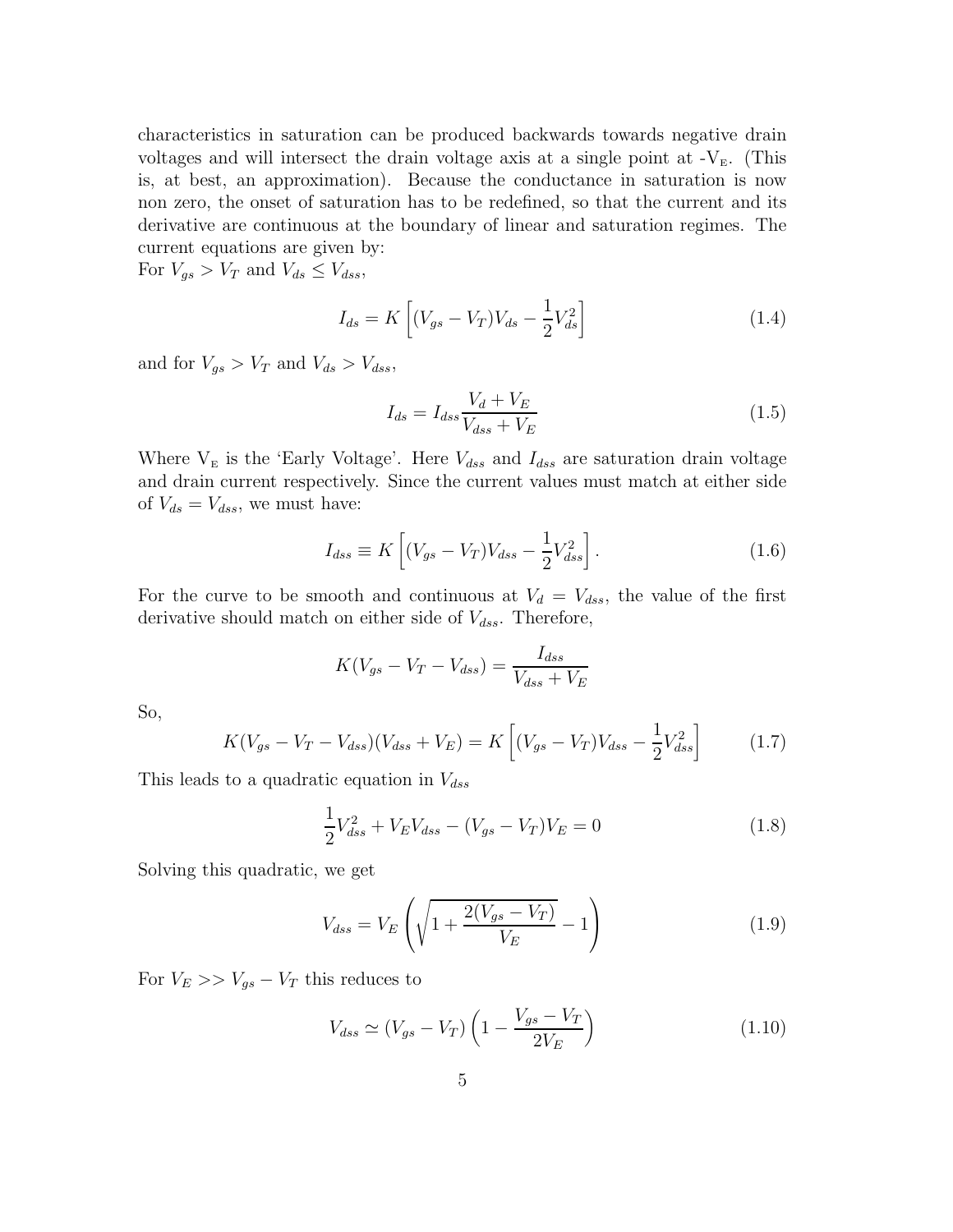Characteristics of a MOS transistor using this model are shown in fig.1.2. While accurate modeling of the output conductance is essential for linear design, the simpler model assuming constant  $I_d$  in saturation is often adequate for preliminary digital design. In any case, final designs will have to be validated with detailed simulations. In this booklet, we shall use the simple model for MOS devices to keep the algebra simple.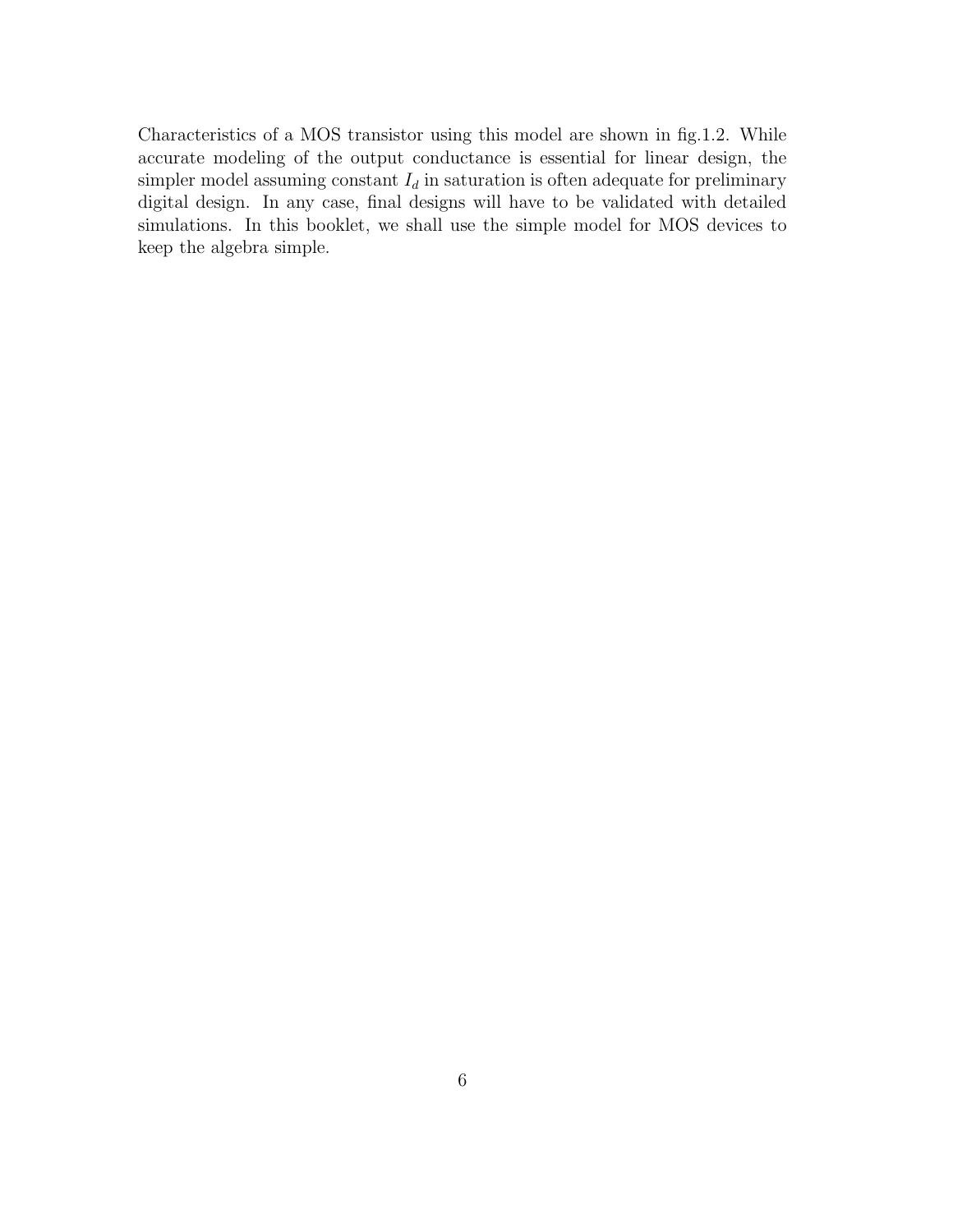# Chapter 2 Static CMOS Logic Design

Static logic circuits are those which can hold their output logic levels for indefinite periods as long as the inputs are unchanged. Circuits which depend on charge storage on capacitors are called dynamic circuits and will be discussed in a later chapter.

## 2.1 Static CMOS Design style

The most common design style in modern VLSI design is the Static CMOS logic style. In this, each logic stage contains pull up and pull down networks which are controlled by input signals. The pull up network contains p channel transistors, whereas the pull down network is made of n channel transistors. The networks are so designed that the pull up and pull down networks are never 'on' simultaneously. This ensures that there is no static power consumption.

## 2.2 CMOS Inverter

The simplest of such logic structures is the CMOS inverter. In fact, for any CMOS logic design, the CMOS inverter is the basic gate which is first analyzed and designed in detail. Thumb rules are then used to convert this design to other more complex logic. The basic CMOS inverter is shown in fig. 2.1. We shall develop the characteristics of CMOS logic through the inverter structure, and later discuss ways of converting this basic structure more complex logic gates.

## 2.2.1 Static Characteristics

The range of input voltages can be divided into several regions.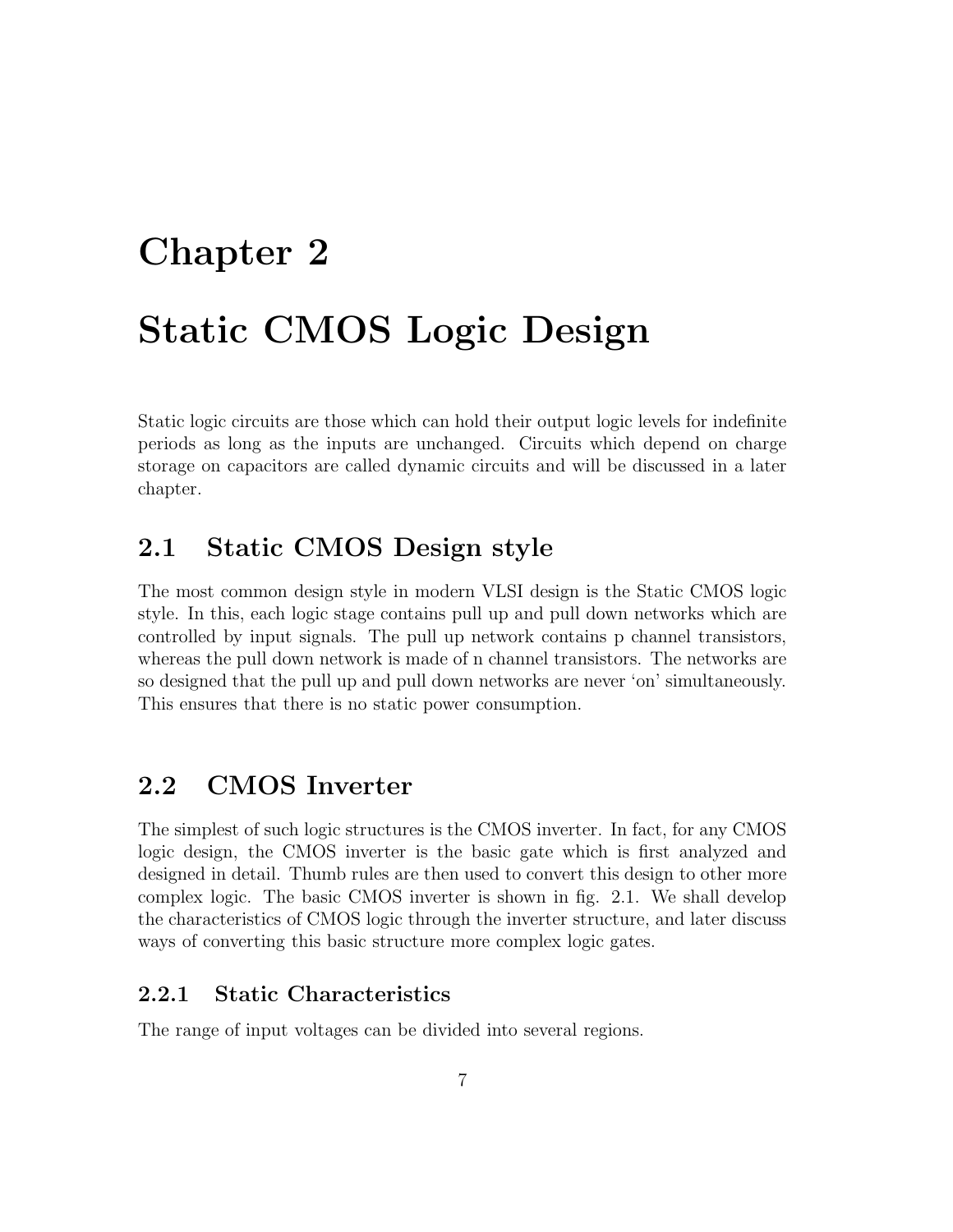

Figure 2.1: The basic CMOS inverter

### nMOS 'off', pMOS 'on'

For  $0 < V_i < V_{Tn}$  the n channel transistor is 'off', the p channel transistor is 'on' and the output voltage =  $V_{dd}$ . This is the normal digital operation range with input  $=$  '0' and output  $=$  '1'.

#### nMOS saturated, pMOS linear

In this regime, both transistors are 'on'. The input voltage  $V_i$  is  $V_{T_n}$ , but is small enough so that the n channel transistor is in saturation, and the p channel transistor is in the linear regime. In static condition, the output voltage will adjust itself such that the currents through the n and p channel transistors are equal. The absolute value of gate-source voltage on the p channel transistor is  $V_{dd}$ -  $V_i$ , and therefore the "over voltage" on its gate is  $V_{dd}$ -  $V_i$ -  $V_{Tp}$ . The drain source voltage of the pMOS has an absolute value  $V_{dd}$ - $V_o$ . Therefore,

$$
I_d = K_p \left[ (V_{dd} - V_i - V_{Tp})(V_{dd} - V_o) - \frac{1}{2}(V_{dd} - V_o)^2 \right] = \frac{K_n}{2}(V_i - V_{Tn})^2 \tag{2.1}
$$

Where symbols have their usual meanings.

We define  $\beta \equiv K_n/K_p$ . We make the substitution  $V_{dp} \equiv V_{dd} - V_o$ , where  $V_{dp}$  is the absolute value of the drain-source voltage for the p channel transistor. Then,

$$
(V_{dd} - V_i - V_{Tp})V_{dp} - \frac{1}{2}V_{dp}^2 = \frac{\beta}{2}(V_i - V_{Tn})^2
$$
\n(2.2)

Which gives the quadratic

$$
\frac{1}{2}V_{dp}^2 - V_{dp}(V_{dd} - V_i - V_{Tp}) + \frac{\beta}{2}(V_i - V_{Tn})^2 = 0
$$
\n(2.3)

Solutions to the quadratic are:

$$
V_{dp} = (V_{dd} - V_i - V_{Tp}) \pm \sqrt{(V_{dd} - V_i - V_{Tp})^2 - \beta (V_i - V_{Tn})^2}
$$
(2.4)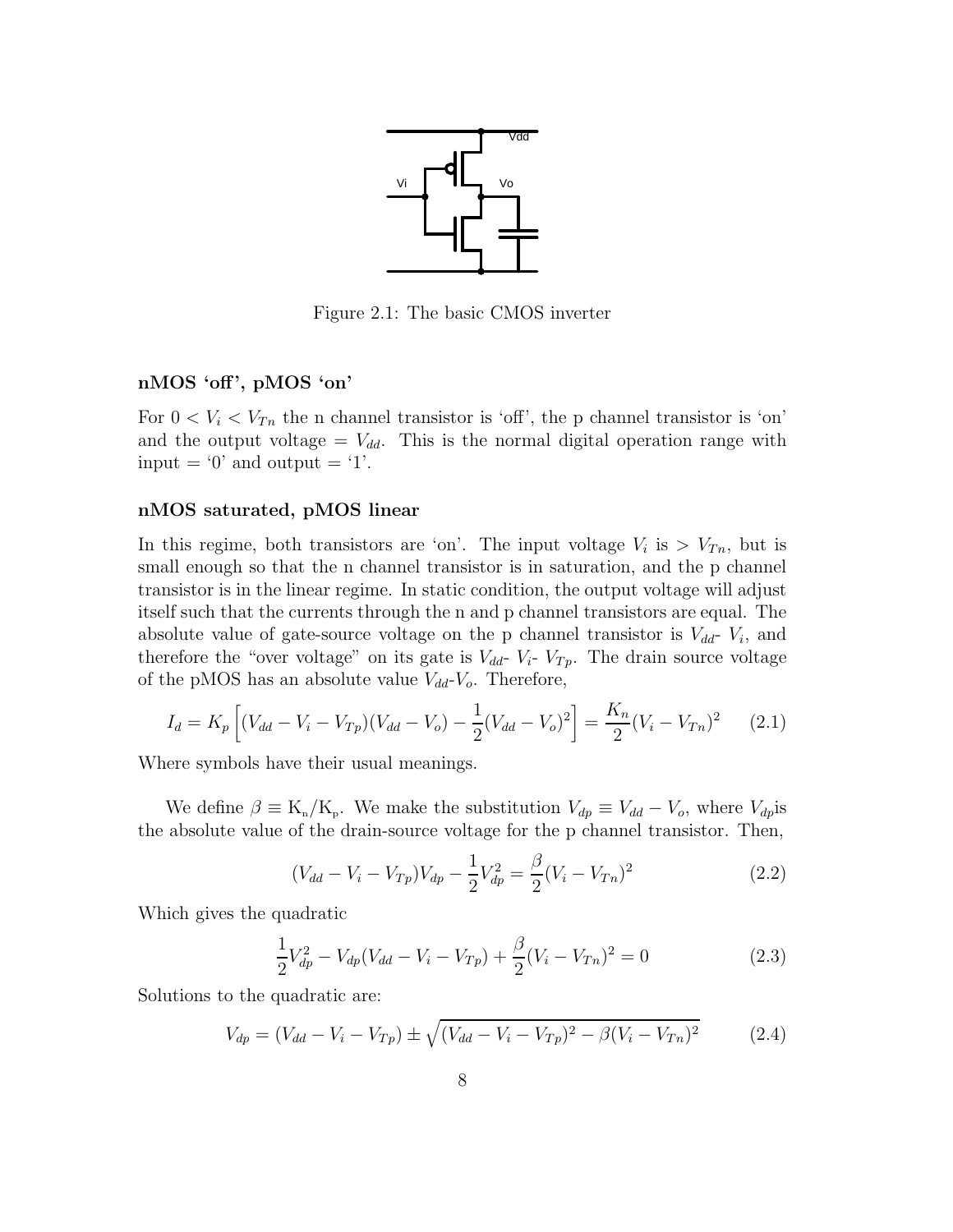These equations are valid only when the pMOS is in its linear regime. This requires that

$$
V_{dp} \equiv V_{dd} - V_o \le V_{dd} - V_i - V_{Tp}
$$

Therefore, we must choose the negative sign. Thus

$$
V_{dd} - V_o = (V_{dd} - V_i - V_{Tp}) - \sqrt{V_{dd} - V_i - V_{Tp})^2 - \beta (V_i - V_{Tn})^2}
$$
(2.5)

Therefore,

$$
V_o = V_i + V_{Tp} + \sqrt{(V_{dd} - V_i - V_{Tp})^2 - \beta (V_i - V_{Tn})^2}
$$
\n(2.6)

Since  $V_o$  must be  $\geq V_i + V_{Tp}$ , the limit of applicability of the above result is given by

$$
(V_{dd} - V_i - V_{Tp})^2 = \beta (V_i - V_{Tn})^2
$$

That is, the solution for  $V_o$  is valid for

$$
V_i \le \frac{V_{dd} + \sqrt{\beta}V_{Tn} - V_{Tp}}{1 + \sqrt{\beta}}
$$
\n(2.7)

In the case where we size the n and p channel transistors such that

$$
K_n = K_p; \text{ so } \beta = 1
$$

we have

$$
V_o = (V_i + V_{Tp}) + \sqrt{(V_{dd} - V_{Tn} - V_{Tp})(V_{dd} - 2V_i + V_{Tn} - V_{Tp})}
$$
(2.8)

with

$$
V_i \le \frac{V_{dd} + V_{Tn} - V_{Tp}}{2}
$$

#### nMOS saturated, pMOS saturated

At the limit of applicability of eq. 2.7, when the input voltage is exactly at

$$
V_i = \frac{V_{dd} + \sqrt{\beta}V_{Tn} - V_{Tp}}{1 + \sqrt{\beta}}
$$
\n(2.9)

both transistors are saturated. Since the currents of both transistors are independent of their drain voltages in this condition, we do not get a unique solution for  $V<sub>o</sub>$  by equating drain currents. The currents will be equal for all values of  $V<sub>o</sub>$  in the range

$$
V_i - V_{Tn} \le V_o \le V_i + V_{Tp}
$$

Thus the transfer curve of an inverter shows a drop of  $V_{Tn}$  +  $V_{Tp}$  at a voltage near  $V_{dd}/2$ . This is actually an artifact of the simple transistor model chosen for this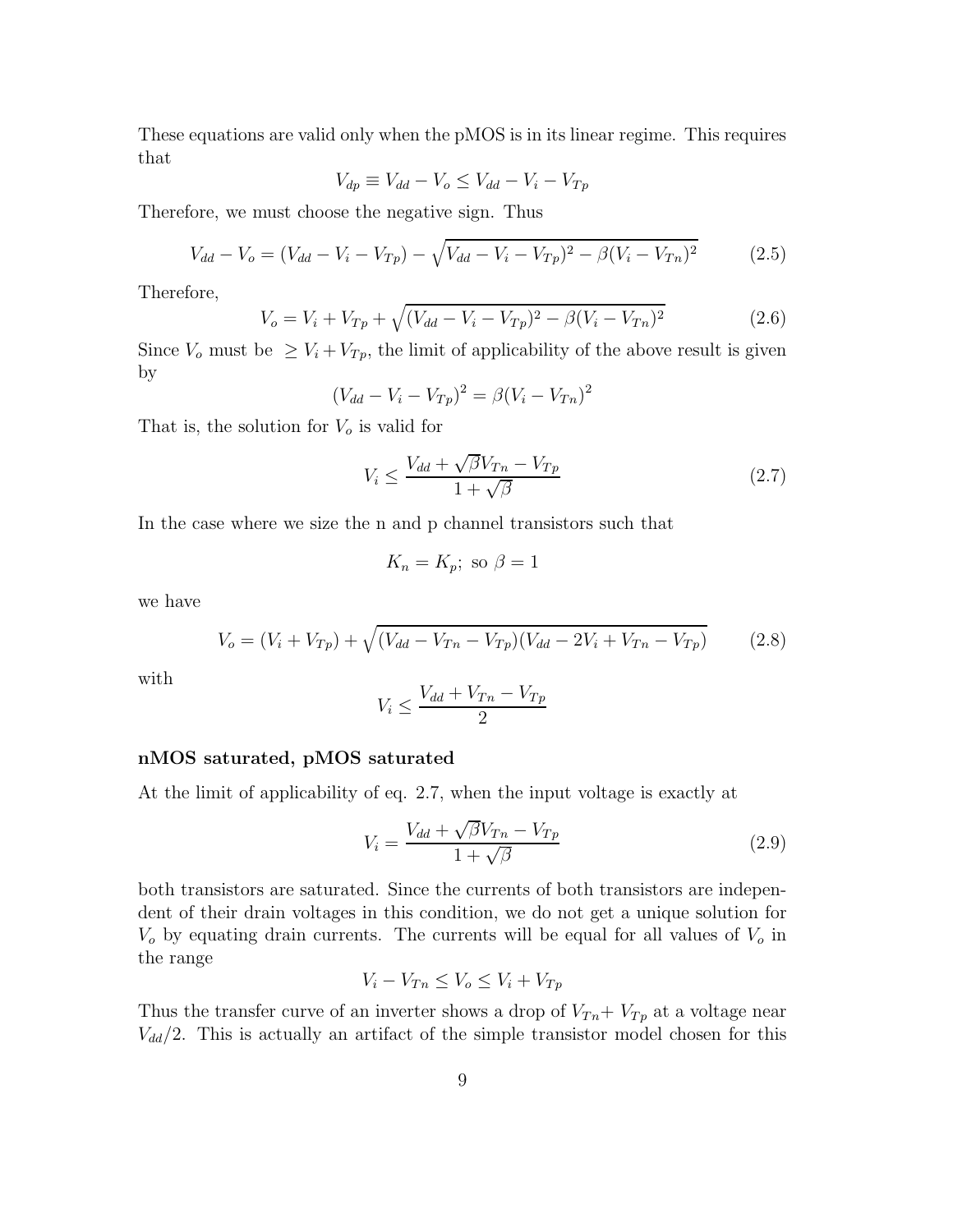

Figure 2.2: Transfer Curve of a CMOS inverter

analysis, which assumes perfect saturation of drain current. In a real case, the drain current does depend on the drain voltage (albeit weakly) in the saturation region. If the model incorporates an Early Voltage like effect, the drop near the middle of the characteristic is more gradual.

#### nMOS linear, pMOS saturated

At the gate voltage given by eq. 2.9, both transistors are saturated. As we increase  $V_i$  beyond this value, such that

$$
\frac{V_{dd} + \sqrt{\beta}V_{Tn} - V_{Tp}}{1 + \sqrt{\beta}} < V_i < V_{dd} - V_{Tp}
$$

both transistors are still 'on', but nMOS enters the linear regime while pMOS gets saturated. Equating currents in this condition,

$$
I_d = \frac{K_p}{2}(V_{dd} - V_i - V_{Tp})^2 = K_n \left[ (V_i - V_{Tn})V_o - \frac{1}{2}V_o^2 \right]
$$
 (2.10)

From this, we get the quadratic equation

$$
\frac{1}{2}V_o^2 - (V_i - V_{Tn})V_o + \frac{(V_{dd} - V_{t} - V_{Tp})^2}{2\beta} = 0
$$
\n(2.11)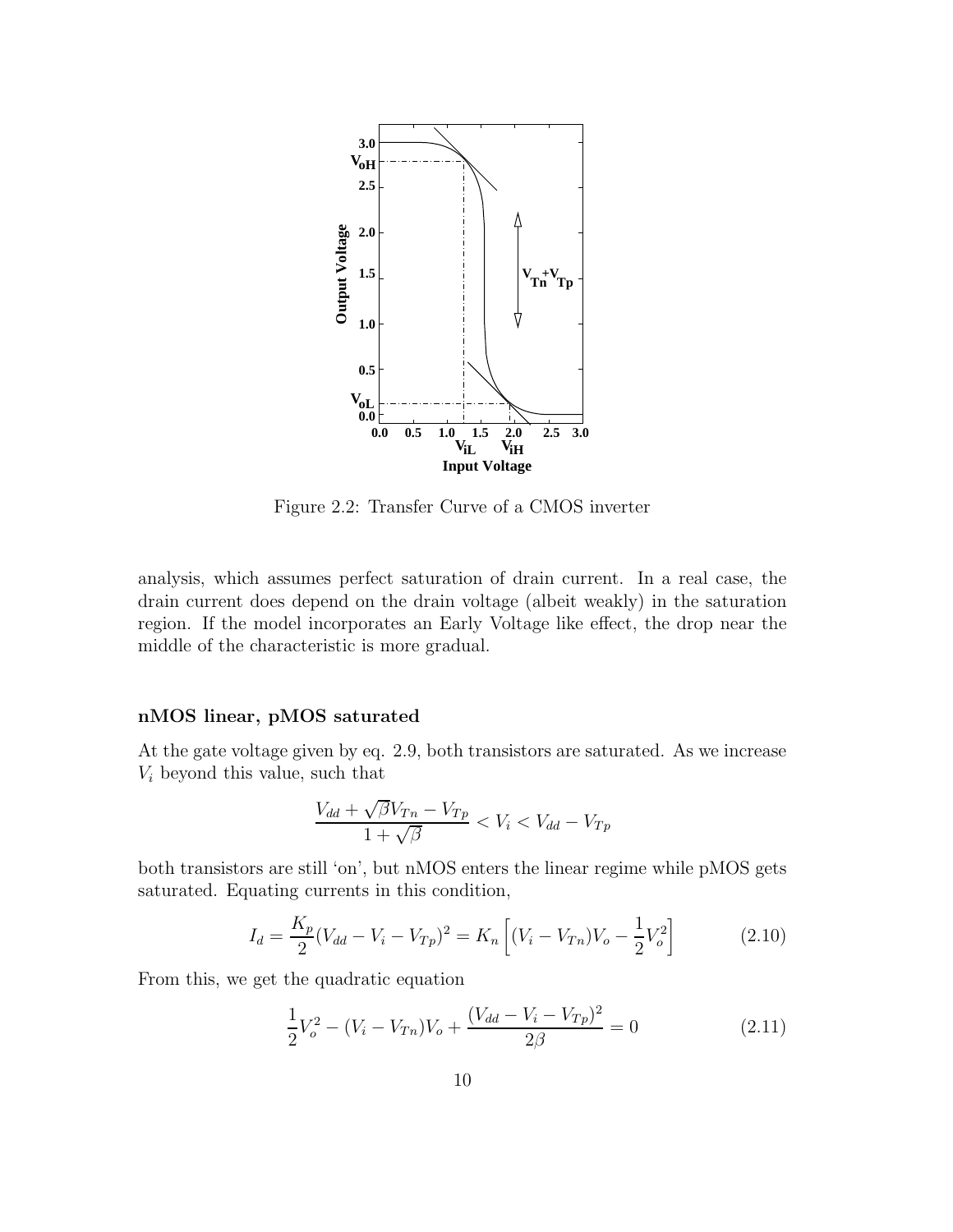This has solutions

$$
V_o = (V_i - V_{Tn}) \pm \sqrt{(V_i - V_{Tn})^2 - \frac{(V_{dd} - V_{Tn})^2}{\beta}}
$$
(2.12)

Since the equations are valid only when the n channel transistor is in the linear regime  $(V_o < V_i - V_{Tn})$ , we choose the negative sign. This gives,

$$
V_o = (V_i - V_{Tn}) - \sqrt{(V_i - V_{Tn})^2 - \frac{(V_{dd} - V_i - V_{Tp})^2}{\beta}}
$$
(2.13)

Again, in the special case where  $\beta = 1$ , we have

$$
V_o = (V_i - V_{Tn}) - \sqrt{(V_{dd} - V_{Tn} - V_{Tp})(2V_i - V_{dd} - V_{Tn} + V_{Tp})}
$$
(2.14)

### nMOS 'on', pMOS 'off'

As we increase the input voltage beyond  $V_{dd}$ -  $V_{Tp}$ , the p channel transistor turns 'off', while the n channel conducts strongly. As a result, the output voltage falls to zero. This is the normal digital operation range with input  $=$  '1' and output  $=$ '0'.

The figure below shows the transfer curve of an inverter with  $V_{dd}= 3V$ ,  $V_{Tn}=$ 0.6V and  $V_{Tp}$ = 0.5V, and  $\beta = 1$ .



The plot produced by SPICE for this circuit with realistic models is quite similar.

## 2.2.2 Noise margins

The requirement from a digital circuit is that it should distinguish logic levels, but be insensitive to the exact analog voltage at the input. This implies that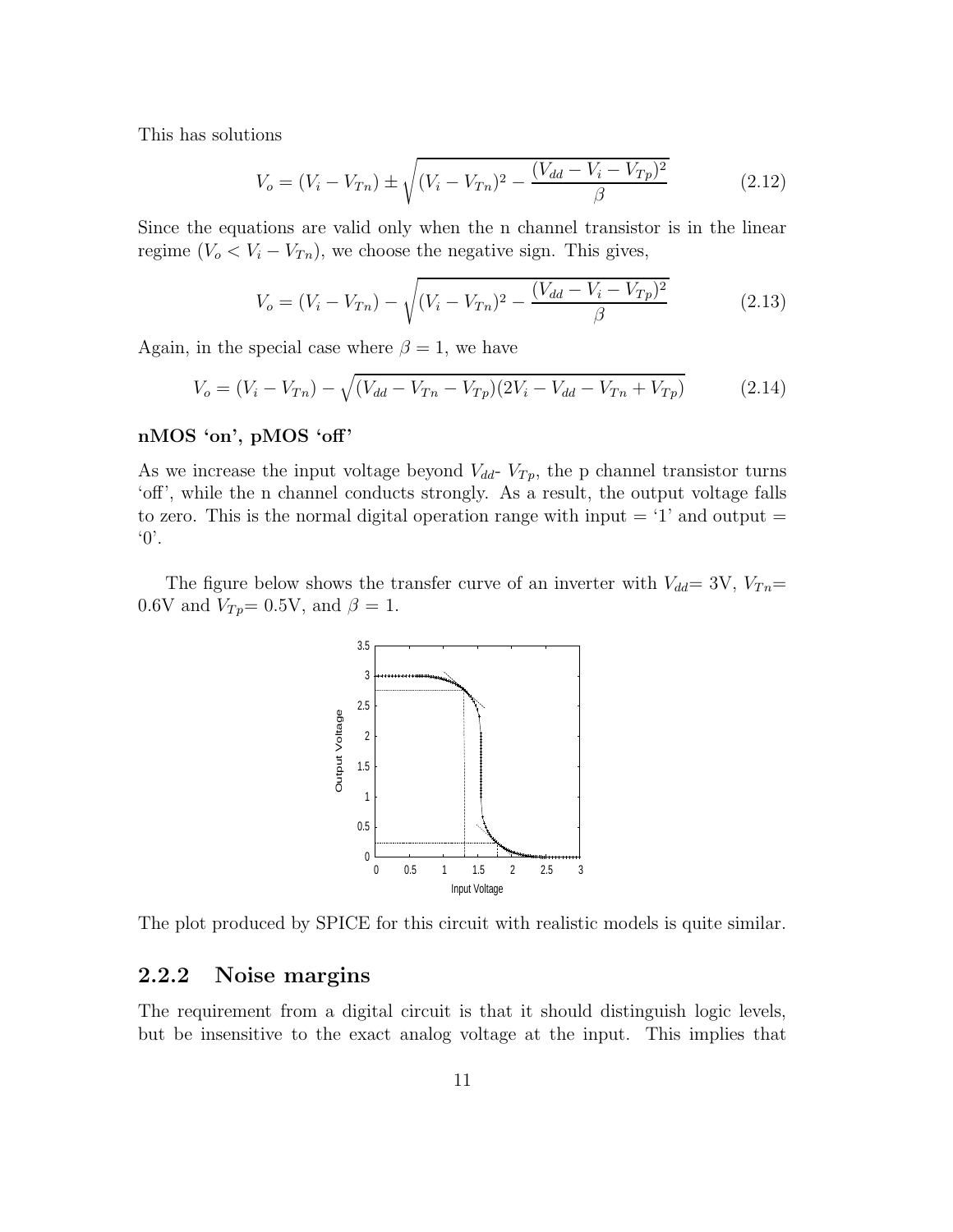the flat portions of the transfer curve (where  $\frac{\partial V_o}{\partial V_i}$  is small) are suitable for digital logic. We select two points on the transfer curve where the slope  $(\frac{\partial V_o}{\partial V_i})$  is -1.0. The coordinates of these two points define the values of  $(V_{iL}, V_{oH})$  and  $(V_{iH}, V_{oL})$ . Robust digital design requires that the output high level be higher than what is acceptable as a high level at the input  $(V_{\text{oH}} > V_{\text{iH}})$ . The difference between these two levels is the 'high' noise margin. This is the amount of noise that can ride on the worst case 'high' output and still be accepted as a 'high' at the input of the next gate. Similarly, we require  $V_{oL} < V_{iL}$ . The difference,  $V_{iL} - V_{oL}$  is the 'low' noise margin. Obviously, it is of interest to evaluate the values of these noise margins. For the discussion which follows, we shall use the expressions derived earlier for  $\beta = 1$  to keep the algebra simple.

## Calculation of  $V_{iL}$  and  $V_{oH}$

from eq.  $(2.8)$ 

$$
V_o = (V_i + V_{Tp}) + \sqrt{(V_{dd} - V_{Tn} - V_{Tp})(V_{dd} + V_{Tn} - V_{Tp} - 2V_i)}
$$

From this, we can evaluate  $\frac{\partial V_o}{\partial V_i}$  and set it = -1.

$$
\frac{\partial V_o}{\partial V_i} = -1 = 1 - \sqrt{\frac{V_{dd} - V_{Tn} - V_{Tp}}{V_{dd} + V_{Tn} - V_{Tp} - 2V_i}}
$$
(2.15)

This gives

$$
V_{iL} = \frac{3V_{dd} + 5V_{Tn} - 3V_{Tp}}{8}
$$
\n(2.16)

Substituting this in eq.(2.8), we get

$$
V_{oH} = \frac{7V_{dd} + V_{Tn} + V_{Tp}}{8} = V_{dd} - \frac{V_{dd} - V_{Tn} - V_{Tp}}{8}
$$
(2.17)

## Calculation of  $V_{iH}$  and  $V_{oL}$

When the input is 'high', we should use eq.(2.14).

$$
V_o = (V_i - V_{Tn}) - \sqrt{(V_{dd} - V_{Tn} - V_{Tp})(2V_i - V_{dd} - V_{Tn} + V_{Tp})}
$$

Differentiating with respect to  $V_i$  gives

$$
\frac{\partial V_o}{\partial V_i} = -1 = 1 - \sqrt{\frac{V_{dd} - V_{Tn} - V_{Tp}}{2V_i - V_{dd} - V_{Tn} + V_{Tp}}}
$$
(2.18)

From where, we get

$$
V_{iH} = \frac{5V_{dd} + 3V_{Tn} - 5V_{Tp}}{8}
$$
\n(2.19)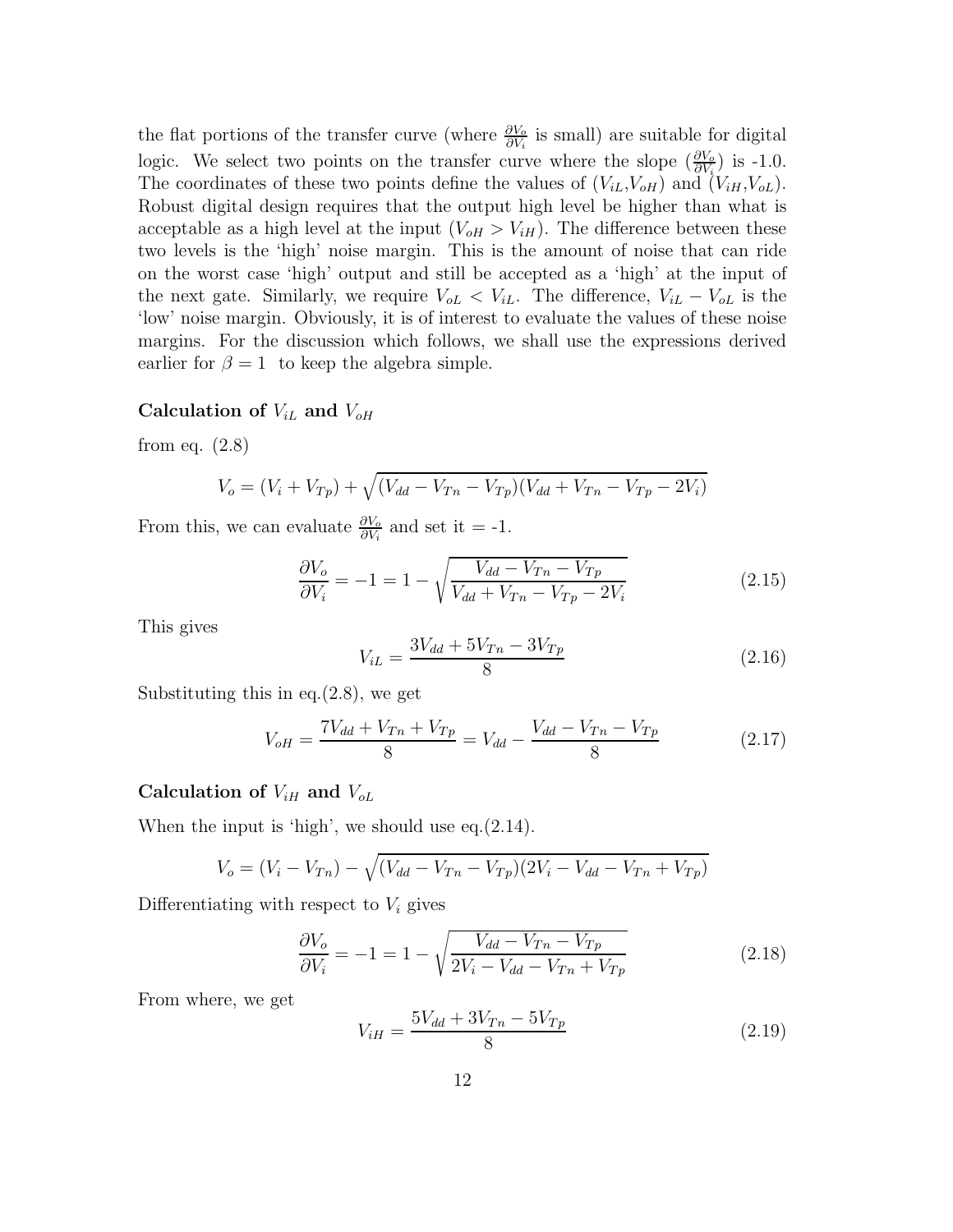and

$$
V_{oL} = \frac{V_{dd} - V_{Tn} - V_{Tp}}{8}
$$
\n(2.20)

#### Calculation of Noise Margins

The high noise margin is given by

$$
V_{oH} - V_{iH} = \frac{V_{dd} - V_{Tn} + 3V_{Tp}}{4}
$$
 (2.21)

Similarly, the Low noise margin is

$$
V_{iL} - V_{oL} = \frac{V_{dd} + 3V_{Tn} - V_{Tp}}{4}
$$
 (2.22)

The two noise margins can be made equal by choosing equal values for  $V_{T_n}$  and  $V_{Tp}$ .

## 2.2.3 Dynamic Considerations

In this section, we analyze the dynamic behaviour of the inverter. For the calculation of rise and fall times, we shall assume that only one of the two transistors in the inverter is 'on'. (Notice that this is more conservative than the input high and low conditions determined by slope considerations in eq.2.19 and 2.16). We shall continue to use the simple model described at the beginning of this booklet.

#### Rise time

When the input is low, the n channel transistor is 'off', while the p channel transistor is 'on'. The equivalent circuit in this condition is shown in fig. 2.3. From



Figure 2.3: CMOS inverter with the nMOS 'off'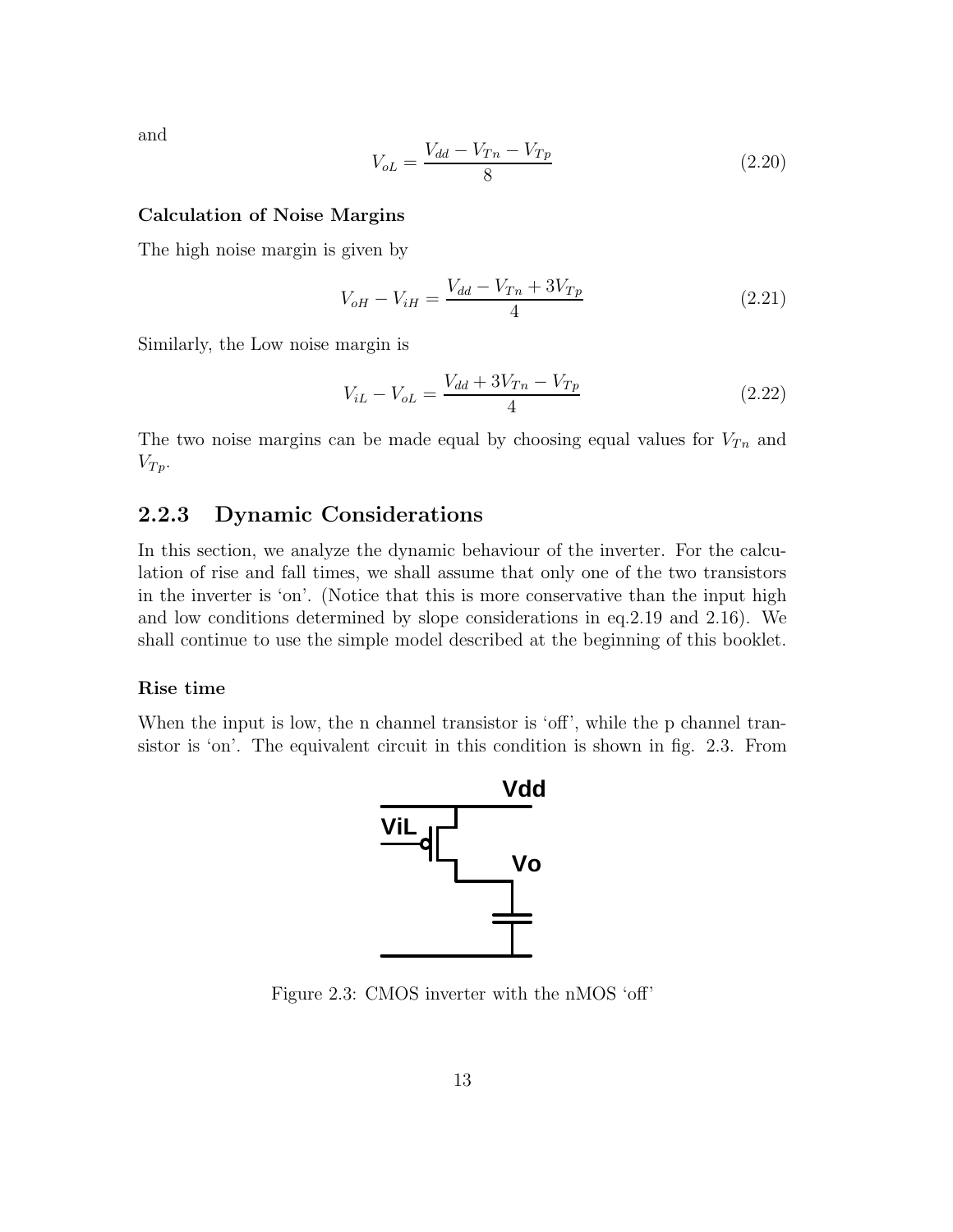Kirchoff's current law at the output node,

$$
I_{dp} = C \frac{dV_o}{dt}
$$

so,

$$
\frac{dt}{C} = \frac{dV_o}{I_{dp}}
$$

This separates the variables, with the LHS independent of operating voltages and the RHS independent of time. Integrating both sides, we get

$$
\frac{\tau_{rise}}{C} = \int_0^{V_{oH}} \frac{dV_o}{I_{dp}}
$$

Till the output rises to  $V_{iL} + V_{Tp}$ , the p channel transistor is in saturation. Since the current is constant, the integration is trivial. If  $V_{\text{oH}} > V_{iL} + V_{Tp}$  (which is normally the case), the integration range can be broken into saturation and linear regimes. Thus

$$
\frac{\tau_{rise}}{C} = \int_{0}^{V_{iL}+V_{Tp}} \frac{dV_o}{\frac{K_p}{2}(V_{dd}-V_{iL}-V_{Tp})^2} + \int_{V_{iL}+V_{Tp}}^{V_{oH}} \frac{dV_o}{K_p [(V_{dd}-V_{iL}-V_{Tp})(V_{dd}-V_o)-\frac{1}{2}(V_{dd}-V_o)^2]}
$$

We define  $V_1 \equiv V_{dd} - V_o$  and  $V_2 \equiv V_{dd} - V_{iL} - V_{Tp}$ , so  $dV_o = -dV_1$ . We get

$$
\frac{K_p \tau_{rise}}{2C} = \frac{V_{iL} + V_{Tp}}{V_2^2} - \int_{V_2}^{V_{dd} - V_{oH}} \frac{dV_1}{2V_1 V_2 - V_1^2}
$$

The integral can be evaluated as

$$
I = -\int_{V_2}^{V_{dd}-V_{oH}} \frac{dV_1}{2V_1V_2 - V_1^2}
$$
  
\n
$$
= \frac{1}{2V_2} \int_{V_{dd}-V_{oH}}^{V_2} \left(\frac{1}{V_1} + \frac{1}{2V_2 - V_1}\right) dV_1
$$
  
\n
$$
= \frac{1}{2V_2} \left[ \ln \frac{V_1}{2V_2 - V_1} \right]_{V_{dd}-V_{oH}}^{V_2}
$$
  
\n
$$
= \frac{1}{2V_2} \ln \frac{2V_2 - V_{dd} + V_{oH}}{V_{dd} - V_{oH}}
$$

Therefore,

$$
\frac{K_p \tau_{rise}}{2C} = \frac{V_{iL} + V_{Tp}}{V_2^2} + \frac{1}{2V_2} \ln \frac{2V_2 - V_{dd} + V_{oH}}{V_{dd} - V_{oH}}
$$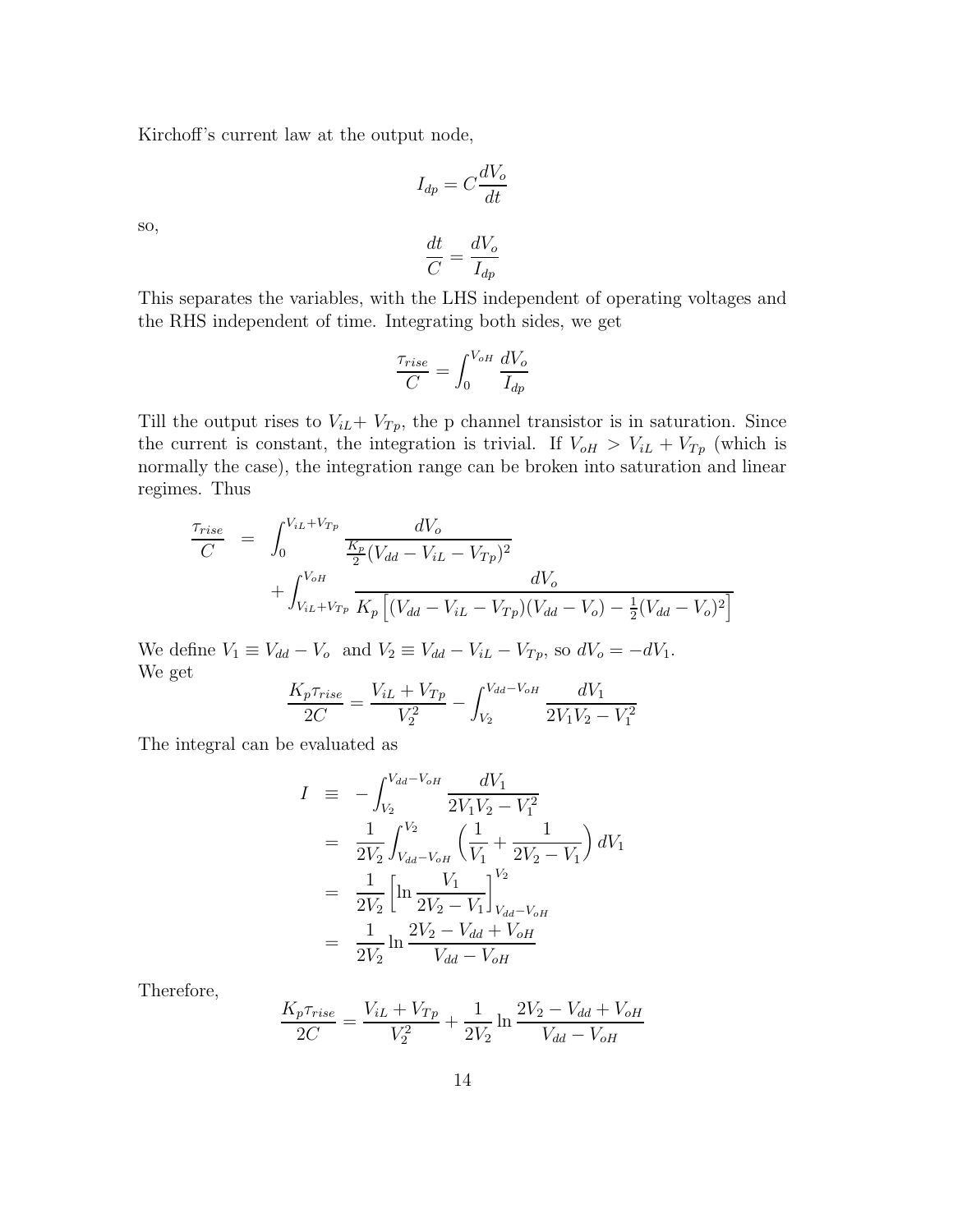or

$$
\frac{K_p \tau_{rise}}{2C} = \frac{V_{iL} + V_{Tp}}{(V_{dd} - V_{iL} - V_{Tp})^2} + \frac{1}{2(V_{dd} - V_{iL} - V_{Tp})} \ln \frac{2V_2 - V_{dd} + V_{oH}}{V_{dd} - V_{oH}}
$$

Thus,

$$
\tau_{rise} = \frac{C(V_{iL} + V_{Tp})}{\frac{K_p}{2}(V_{dd} - V_{iL} - V_{Tp})^2} + \frac{C}{K_p(V_{dd} - V_{iL} - V_{Tp})} \ln \frac{V_{dd} + V_{oH} - 2V_{iL} - 2V_{Tp}}{V_{dd} - V_{oH}} \tag{2.23}
$$

The first term is just the constant current charging of the load capacitor. The second term represents the charging by the pMOS in its linear range. This can be compared with resistive charging, which would have taken a charge time of

$$
\tau = RC \ln \frac{V_{dd} - V_{iL} - V_{Tp}}{V_{dd} - V_{oH}}
$$

to charge from  $V_{iL}$ +  $V_{Tp}$  to  $V_{oH}$ .

## Fall time

When the input is high, the n channel transistor is 'on' and the p channel transistor is 'off'. If the output was initially 'high', it will be discharged to ground through



Figure 2.4: CMOS inverter with the pMOS 'off'

the nMOS. To analysis the fall time, we apply Kirchoff's current law to the output node. This gives

$$
I_{dn} = -C\frac{dV_o}{dt}
$$

Again, separating variables and integrating from the initial voltage  $(= V_{dd})$  to some terminal voltage  $V_{oL}$  gives

$$
\frac{\tau_{fall}}{C} = -\int_{V_{dd}}^{vol} \frac{dV_o}{I_{dn}}
$$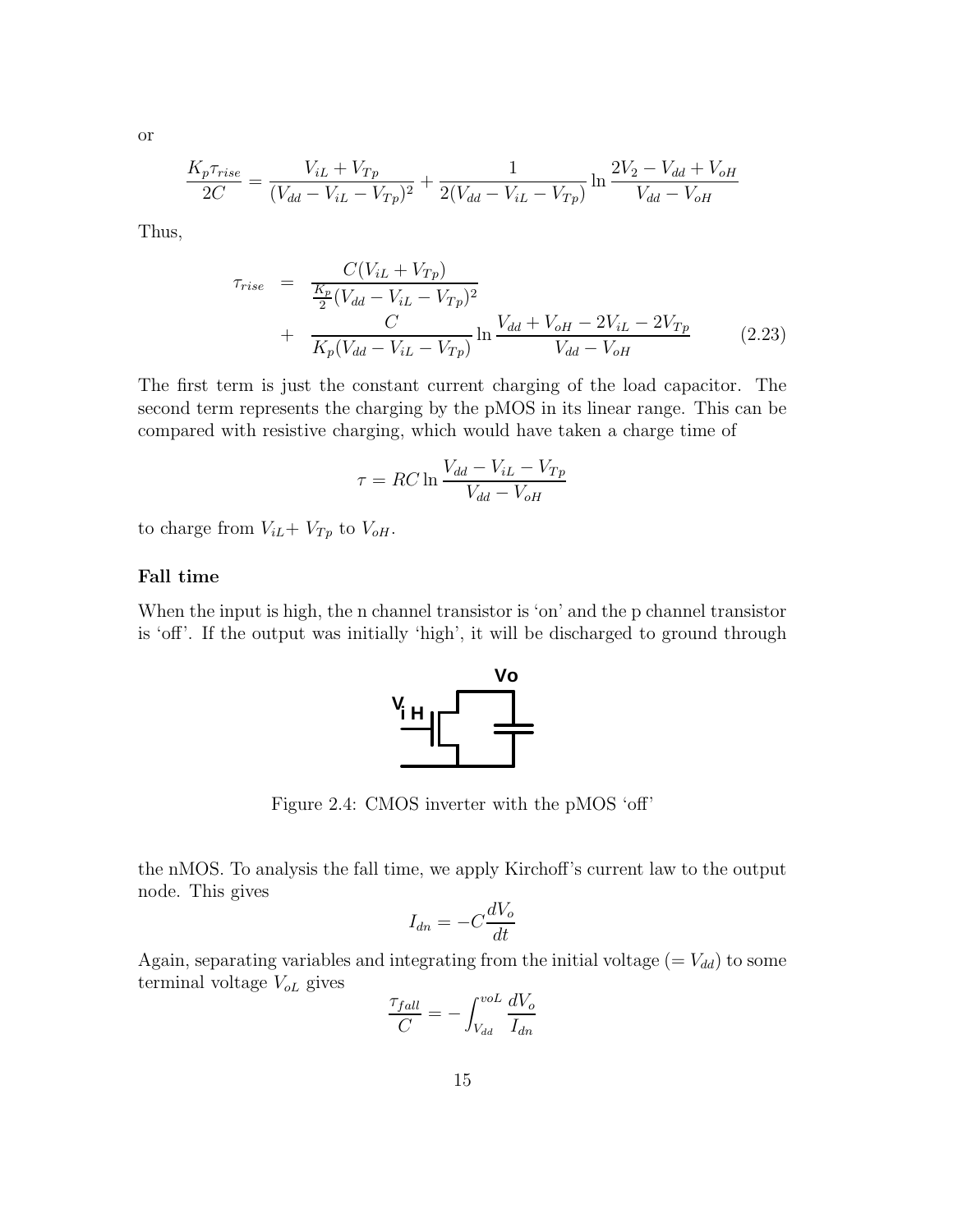The n channel transistor will be in saturation till the output voltage falls to  $V_i$ -  $V_{Tn}$ . Below this voltage, the transistor will be in its linear regime. Thus, we can divide the integration range in two parts.

$$
\frac{\tau_{fall}}{C} = -\int_{V_{dd}}^{V_i - V_{Tn}} \frac{dV_o}{I_{dn}} - \int_{V_i - V_{Tn}}^{V_{oL}} \frac{dV_o}{I_{dn}}
$$
\n
$$
= \int_{V_i - V_{Tn}}^{V_{dd}} \frac{dV_o}{\frac{K_n}{2}(V_i - V_{Tn})^2} + \int_{V_{oL}}^{V_i - V_{Tn}} \frac{dV_o}{K_n[(V_i - V_{Tn})V_o - \frac{1}{2}V_o^2]}
$$

Therefore

$$
\frac{K_n \tau_{fall}}{2C} = \frac{V_{dd} - V_i + V_{Tn}}{(V_i - V_{Tn})^2} + \int_{V_{oL}}^{V_i - V_{Tn}} \frac{dV_o}{2V_o(V_i - V_{Tn}) - V_o^2}
$$
\n
$$
= \frac{V_{dd} - V_i + V_{Tn}}{(V_i - V_{Tn})^2} + \frac{1}{2(V_i - V_{Tn})} \int_{V_{oL}}^{V_i - V_{Tn}} dV_o \left(\frac{1}{V_o} + \frac{1}{2(V_i - V_{Tn}) - V_o}\right)
$$

Which gives

$$
\frac{K_n \tau_{fall}}{2C} = \frac{V_{dd} - V_i + V_{Tn}}{(V_i - V_{Tn})^2} + \frac{1}{2(V_i - V_{Tn})} \left[ \ln \frac{V_o}{2(V_i - V_{Tn}) - V_o} \right]_{V_{oL}}^{V_i - V_{Tn}}
$$
\n
$$
= \frac{V_{dd} - V_i + V_{Tn}}{(V_i - V_{Tn})^2} + \frac{1}{2(V_i - V_{Tn})} \ln \frac{2(V_i - V_{Tn}) - V_{oL}}{V_{oL}}
$$

and therefore

$$
\tau_{fall} = \frac{C(V_{dd} - V_i + V_{Tn})}{\frac{K_n}{2}(V_i - V_{Tn})^2} + \frac{C}{K_n(V_i - V_{Tn})} \ln \frac{2(V_i - V_{Tn}) - V_{oL}}{V_{oL}}
$$
(2.24)

Again, the first term represents the time taken to discharge at constant current in the saturation regime, whereas the second term is the quasi-resistive discharge in the linear regime.

## 2.2.4 Trade off between power, speed and robustness

As we scale technologies, we improve speed and power consumption. However, as we can see from the expression for noise margins, (eq 2.21 and eq 2.22) the noise margin becomes worse. We can improve noise margins by choosing relatively higher threshold voltages. However, this will reduce speeds. We could also increase  $V_{dd}$ - but that would increase power dissipation. Thus we have a trade off between power, speed and noise margins.

This choice is made much more complicated by process variations, because we have to design for the worst case.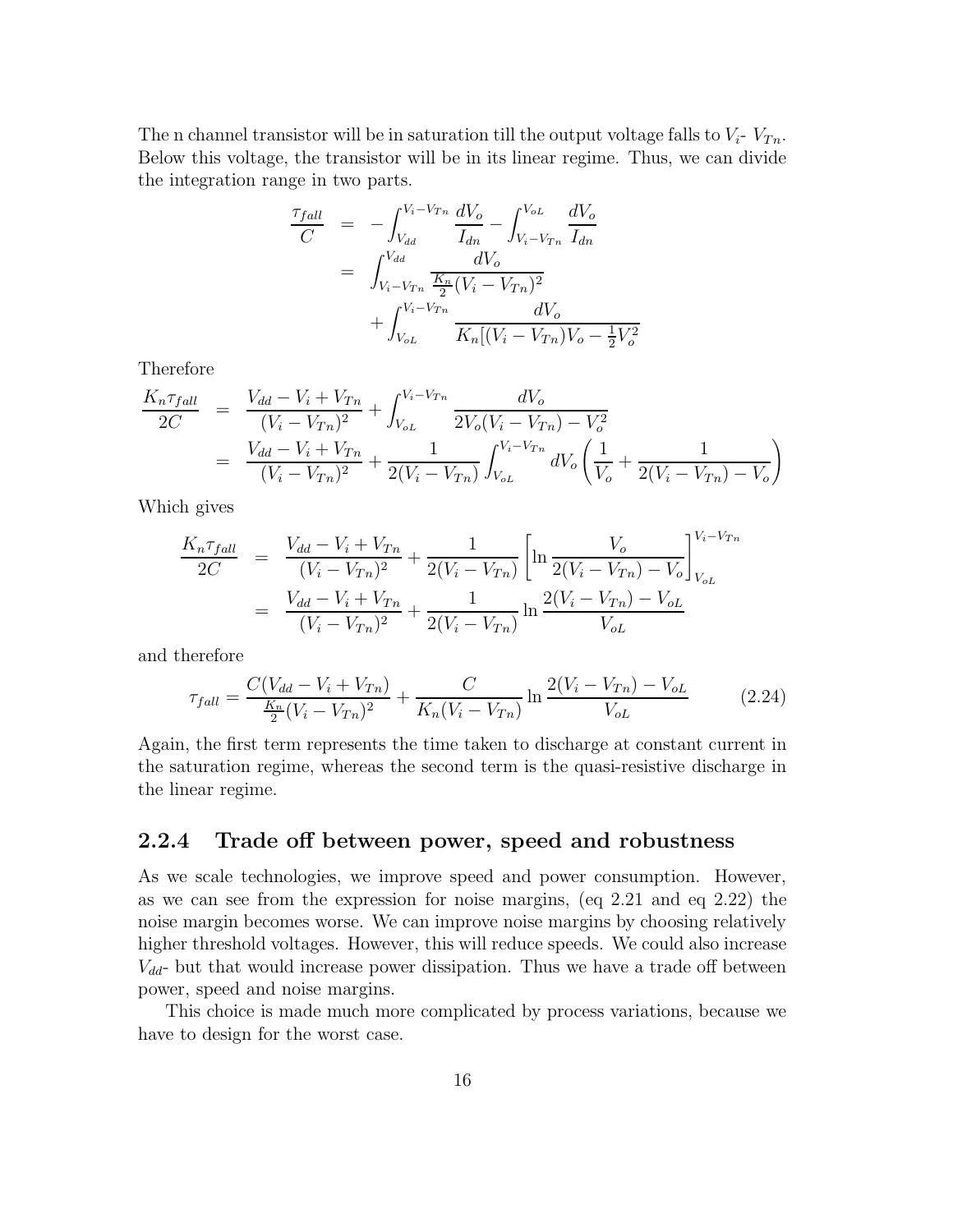## 2.2.5 CMOS Inverter Design Flow

The CMOS inverter forms the basis of most static CMOS logic design. More complex logic can be designed from it by simple thumb rules. A common (though not universal) design requirement is symmetric charge and discharge behaviour and equal noise margins for high and low logic values. This requires matched values of  $K_n$  and  $K_p$  and equal values of  $V_{Tn}$  and  $V_{Tp}$ . For a constant load capacitance, rise and fall times depend linearly on  $K_n$  and  $K_p$ . Thus it is a straightforward calculation to determine transistor geometries if speed requirements and technological parameters are given. However, as transistor geometries are made larger, self loading can become significant. We now have to model the load capacitance as

$$
C_{Load} = C_{ext} + \alpha K_n
$$

where we have assumed that  $\beta = K_n/K_p$  is kept constant.  $\alpha$  is a technological constant. We use the expressions for  $K\tau/C$  which depend only on voltages. Once these values are calculated, the geometry can be determined.

In the extreme case, when self capacitance dominates the load capacitance, K/C becomes constant and  $\tau$  becomes geometry independent. There is no advantage in using wider transistors in this regime to increase the speed. It is better to use multi-stage logic with tapered buffers in this regime. This will be discussed in the module on Logical Effort.

## 2.2.6 Conversion of CMOS Inverters to other logic

Once the basic CMOS inverter is designed, other logic gates can be derived from it. The logic has to be put in a canonical form which is a sum of products with a bar (inversion) on top. For every '.' in the expression, we put the corresponding n channel transistors in series and the corresponding p channel transistors in parallel. for every  $+$ , we put the n channel transistors in parallel and the p channel transistors in series. We scale the transistor widths up by the number of devices (n or p) put in series. The geometries are left untouched for devices put in parallel. Fig. 2.5 shows the implementation of  $A.B + C.(D + E)$  in CMOS logic design style.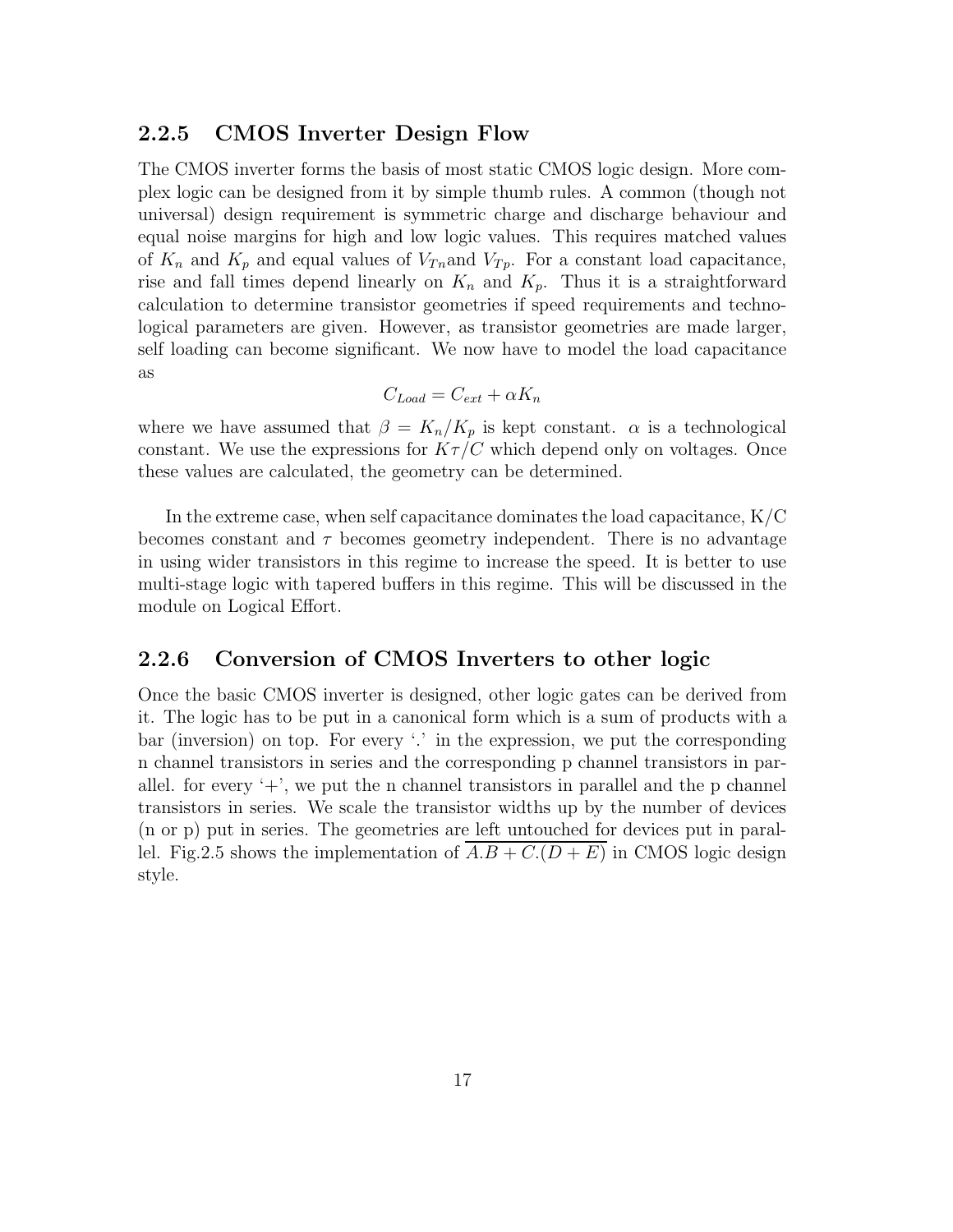

Figure 2.5: CMOS implementation of  $\overline{A.B + C.(D+E)}$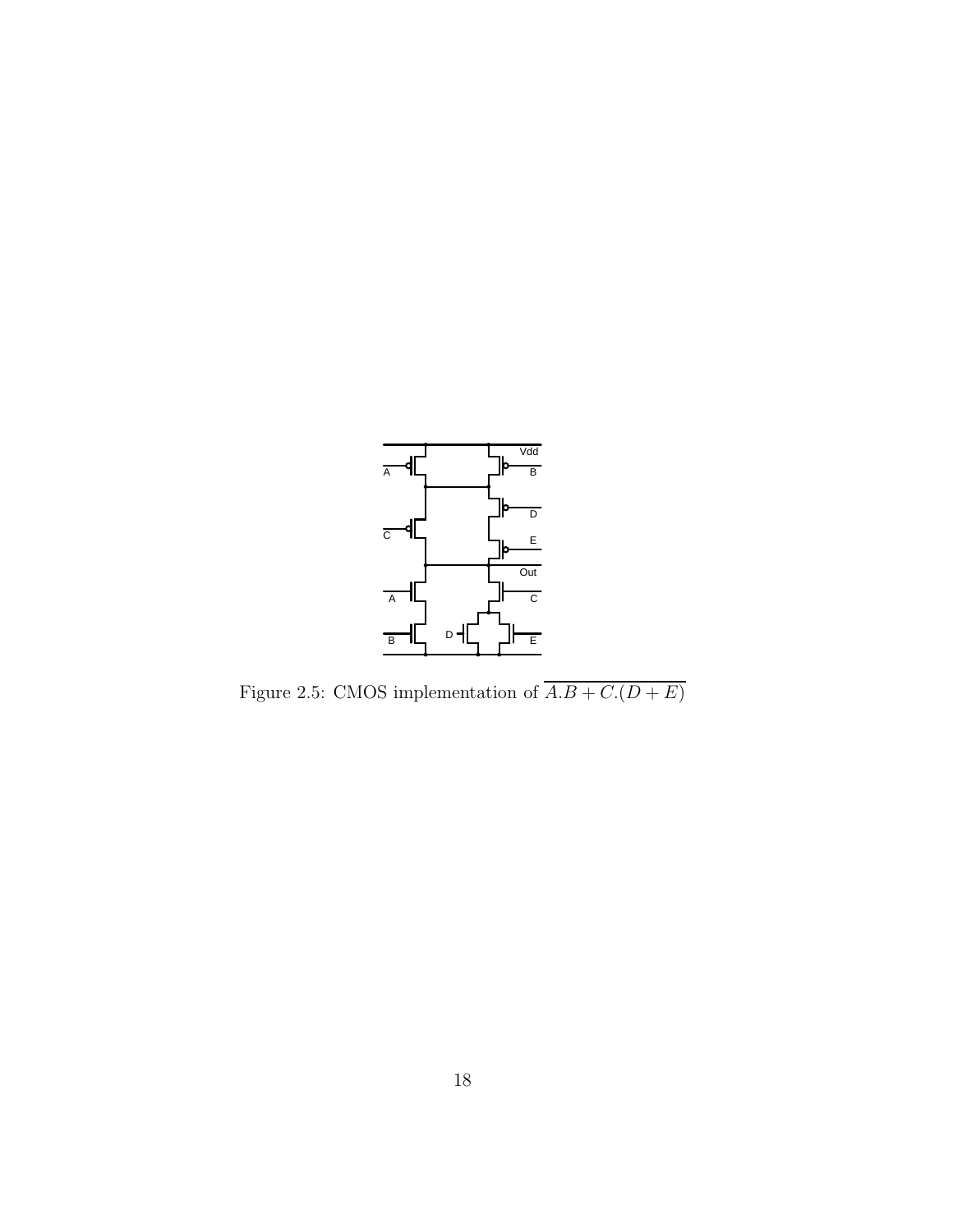## Chapter 3

## Beyond Static CMOS

## 3.1 Pseudo nMOS Design Style

CMOS design style ensures that the logic consumes no static power. This is because the pull down and pull up networks are never 'on' simultaneously. However, this requires that signals have to be routed to the n pull down network as well as to the p pull up network. This means that the load presented to every driver is high. This fact is exacerbated by the fact that n and p channel transistors cannot be placed close together as these are in different wells which have to be kept well separated in order to avoid latchup.

Pseudo nMOS design style reduces dynamic power (by reducing capacitive loading) at the cost of having non-zero static power by replacing the pull up network by a single pMOS transistor with its gate terminal grounded. The pseudo nMOS inverter is shown below.



Notice that since the pMOS is not driven by signals, it is always 'on'. The effective gate voltage seen by the pMOS transistor is  $V_{dd}$ . Thus the overvoltage on the p channel gate is always  $V_{dd}$ -  $V_{Tp}$ . When the nMOS is turned 'on', a direct path between supply and ground exists and static power will be drawn.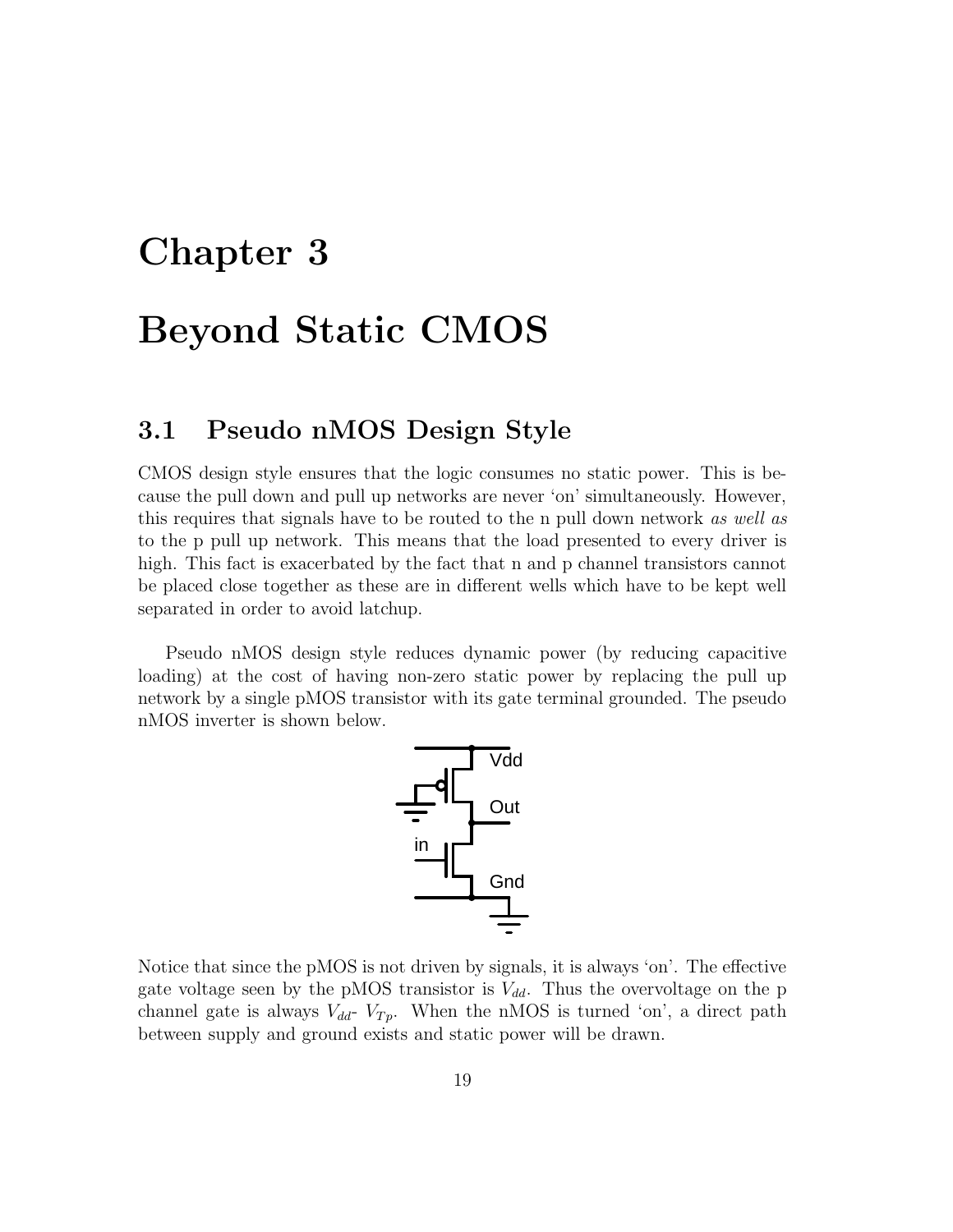## 3.1.1 Static Characteristics

As we sweep the input voltage from ground to  $V_{dd}$ , we encounter the following regimes of operation:

## nMOS 'off'

This is the case when the input voltage is less than  $V_{T_n}$ . The output is 'high' and no current is drawn from the supply.

#### nMOS saturated, pMOS linear

As the input voltage is raised above  $V_{T_n}$ , we enter this region. The input voltage is assumed to be sufficiently low that the output voltage exceeds the saturation voltage  $V_i - V_{T_n}$ . Normally, this voltage will be higher than  $V_{T_p}$ , so the p channel transistor is in linear mode of operation. Equating currents through the n and p channel transistors, we get

$$
K_p \left[ (V_{dd} - V_{Tp})(V_{dd} - V_o) - \frac{1}{2}(V_{dd} - V_o)^2 \right] = \frac{K_n}{2}(V_i - V_{Tn})^2 \tag{3.1}
$$

defining  $V_1 \equiv V_{dd} - V_o$  and  $V_2 \equiv V_{dd} - V_{Tp}$ , we get

$$
\frac{1}{2}V_1^2 - V_2V_1 + \frac{\beta}{2}(V_i - V_{Tn})^2 = 0
$$
\n(3.2)

with solutions

$$
V_1 = V_2 \pm \sqrt{V_2^2 - \beta (V_i - V_{Tn})^2}
$$

substituting the values of  $V_1$  and  $V_2$  and choosing the sign which puts  $V_o$  in the correct range, we get

$$
V_o = V_{Tp} + \sqrt{(V_{dd} - V_{Tp})^2 - \beta (V_i - V_{Tn})^2}
$$
\n(3.3)

.

#### nMOS linear, pMOS linear

As the input voltage is increased, the output voltage will decrease in accordance with equation(3.3). At some point, the output voltage will fall below  $V_i - V_{Tn}$ . It can be shown that this will happen when

$$
V_i > V_{Tn} + \frac{V_{Tp} + \sqrt{V_{Tp}^2 + (\beta + 1)V_{dd}(V_{dd} - 2V_{Tp})}}{\beta + 1}
$$

The nMOS is now in its linear mode of operation. We shall not derive the expression for the output voltage in this mode of operation in the discussion here. The solution is straightforward, though algebraically tedious.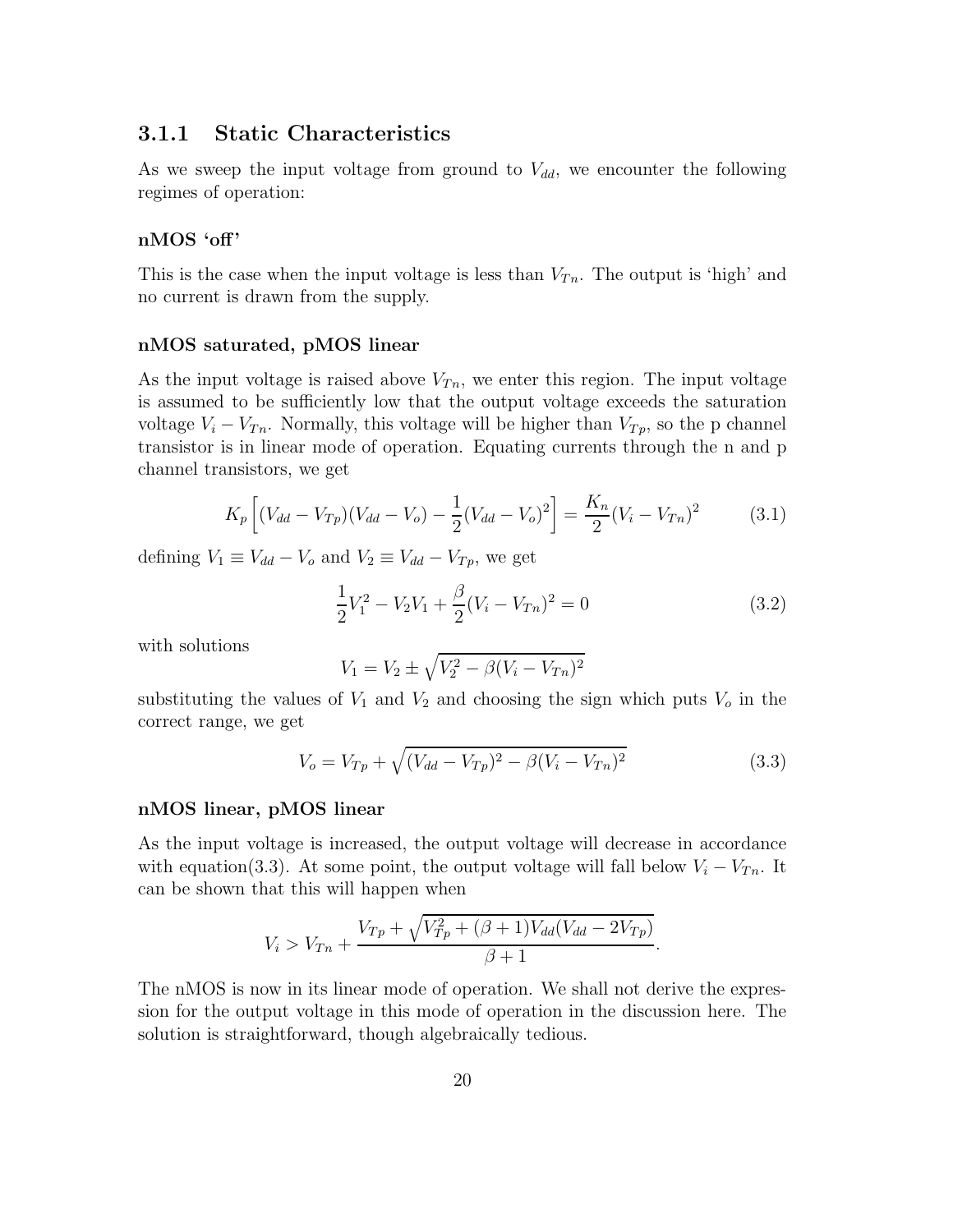#### nMOS linear, pMOS saturated

As the input voltage is raised still further, the output voltage will fall below  $V_{Tp}$ . The pMOS transistor is now in saturation regime. Equating currents, we get

$$
K_n\left[ (V_i - V_{Tn})V_o - \frac{1}{2}V_o^2 \right] = \frac{K_p}{2}(V_{dd} - V_{Tp})^2
$$

which gives

$$
\frac{1}{2}V_o^2 - (V_o - V_{Tn})V_o + \frac{(V_{dd} - V_{Tp})^2}{2\beta}
$$

This can be solved to get

$$
V_o = (V_i - V_{Tn}) - \sqrt{(V_i - V_{Tn})^2 - (V_{dd} - V_{Tp})^2/\beta}
$$
\n(3.4)

## 3.1.2 Noise margins

As in the case of CMOS inverter, we find points on the transfer curve where the slope is -1.

When the input is low and output high, we should use  $eq(3.3)$ . Differentiating this equation with respect to  $V_i$  and setting the slope to  $-1$ , we get

$$
V_{iL} = V_{Tn} + \frac{V_{dd} - V_{Tp}}{\sqrt{\beta(\beta + 1)}}
$$
\n(3.5)

and

$$
V_{oH} = V_{Tp} + \sqrt{\frac{\beta}{\beta + 1}} (V_{dd} - V_{Tp})
$$
\n(3.6)

When the input is high and the output low, we use  $eq(3.4)$ . Again, differentiating with respect to  $V_i$  and setting the slope to -1, we get

$$
V_{iH} = V_{Tn} + \frac{2}{\sqrt{3\beta}} (V_{dd} - V_{Tp})
$$
\n(3.7)

and

$$
V_{oL} = \frac{(V_{dd} - V_{Tp})}{\sqrt{3\beta}}
$$
\n
$$
(3.8)
$$

To make the output 'low' value lower than  $V_{T_n}$ , we get the condition

$$
\beta > \frac{1}{3} \left( \frac{V_{dd} - V_{Tp}}{V_{Tn}} \right)^2
$$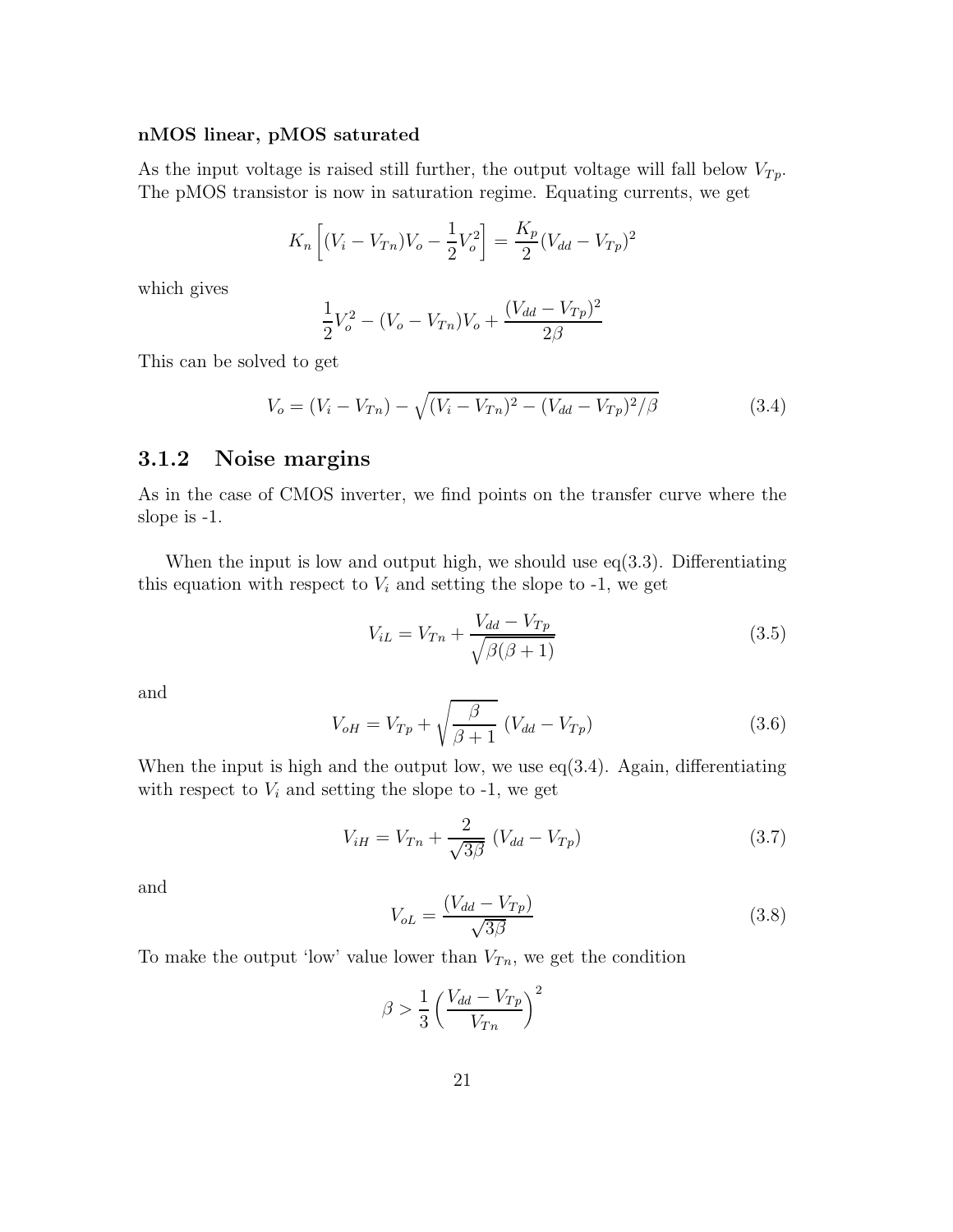This condition on values of  $\beta$  places a requirement on the ratios of widths of n and p channel transistors. The logic gates work properly only when this equation is satisfied. Therefore this kind of logic is also called 'ratioed logic'. In contrast, CMOS logic is called ratioless logic because it does not place any restriction on the ratios of widths of n and p channel transistors for static operation. The noise margin for pseudo nMOS can be determined easily from the expressions for  $V_{iL}$ ,  $V_{oL}, V_{iH}, V_{oH}.$ 

## 3.1.3 Dynamic characteristics

In the sections above, we have derived the behaviour of a pseudo nMOS inverter in static conditions. In the sections below, we discuss the dynamic behaviour of this inverter.

## Rise Time

When the input is low and the output rises from 'low' to 'high', the nMOS is off. The situation is identical to the charge up condition of a CMOS gate with the pMOS being biased with its gate at 0V. This gives

$$
\tau_{rise} = \frac{C}{K_p(V_{dd} - V_{Tp})} \left[ \frac{2V_{Tp}}{V_{dd} - V_{Tp}} + \ln \frac{V_{dd} + V_{oH} - 2V_{Tp}}{V_{dd} - V_{oH}} \right]
$$
(3.9)

#### Fall Time

Analytical calculation of fall time is complicated by the fact that the pMOS load continues to dump current in the output node, even as the nMOS tries to discharge the output capacitor.



Figure 3.1: 'high' to 'low' transition on the output

Thus the nMOS should sink the discharge current as well as the drain current of the pMOS transistor. We make the simplifying assumption that the pMOS current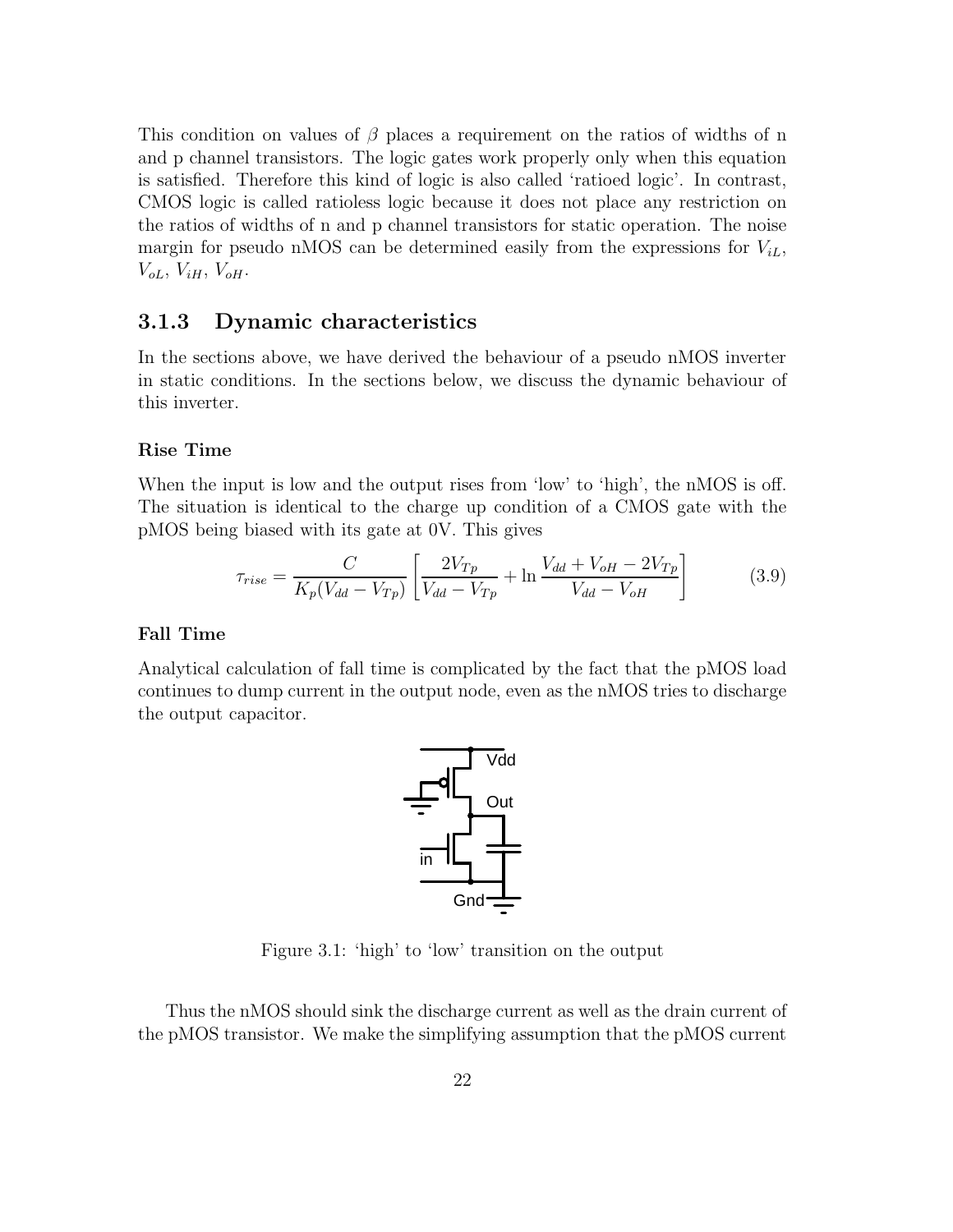remains constant at its saturation value through the entire discharge process. (This will result in a slightly pessimistic value of discharge time). Then,

$$
I_p = \frac{K_p}{2}(V_{dd} - V_{Tp})^2
$$

. We can write the KCL equation at the output node as:

$$
I_n - I_p + C\frac{dV_o}{dt} = 0
$$

which gives

$$
\frac{\tau_{fall}}{C} = -\int_{V_{dd}}^{V_{oL}} \frac{dV_o}{I_n - I_p}
$$

We define  $V_1 \equiv V_i - V_{Tn}$  and  $V_2 \equiv V_{dd} - V_{Tp}$ . The integration range can be divided into two regimes. nMOS is saturated when  $V_1 \leq V_o < V_{dd}$  and is in linear regime when  $V_{oL} < V_o < V_1$ . Therefore,

$$
\frac{\tau_{fall}}{C} = -\int_{V_{dd}}^{V_1} \frac{dV_o}{\frac{1}{2}K_n V_1^2 - I_p} - \int_{V_1}^{V_{oL}} \frac{dV_o}{K_n (V_1 V_o - \frac{1}{2}V_o^2) - I_p}
$$

so,

$$
\frac{\tau_{fall}}{C} = \frac{V_{dd} - V_1}{\frac{1}{2}K_n V_1^2 - I_p} + \int_{V_{oL}}^{V_1} \frac{dV_o}{K_n (V_1 V_o - \frac{1}{2}V_o^2) - I_p}
$$

## 3.1.4 Pseudo nMOS design Flow

We design the basic inverter first and then map the inverter design to other logic circuits. The load device size is calculated from the rise time. From eq. 3.9 we have

$$
\tau_{rise} = \frac{C}{K_p(V_{dd} - V_{Tp})} \left[ \frac{2V_{Tp}}{V_{dd} - V_{Tp}} + \ln \frac{V_{dd} + V_{oH} - 2V_{Tp}}{V_{dd} - V_{oH}} \right]
$$

Given a value of  $\tau_{rise}$ , operating voltages and technological constants,  $K_p$  and hence, the geometry of the p channel transistor can be determined.

Geometry of the n channel transistor in the reference inverter design can be determined from static considerations. Using eq. 3.4, the output 'low' level is given by:

$$
V_o = (V_i - V_{Tn}) - \sqrt{(V_i - V_{Tn})^2 - (V_{dd} - V_{Tp})^2/\beta}
$$

If the desired value of the output 'low' level is given, we can calculate  $\beta$ . But  $\beta \equiv K_n/K_p$  and  $K_p$  is already known. This evaluates  $K_n$  and hence, the geometry of the n channel transistor.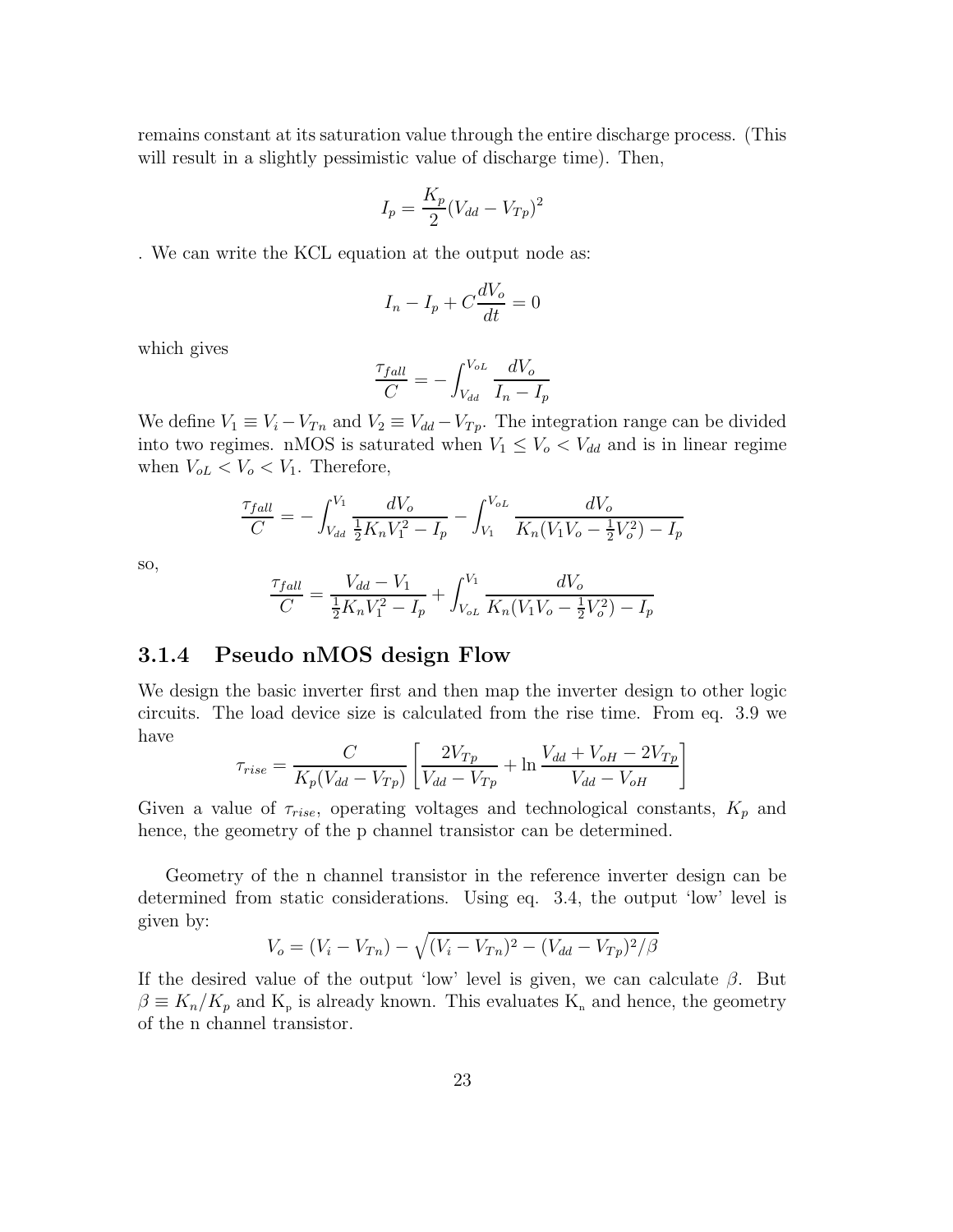

Figure 3.2: Pseudo NMOS implementation of  $\overline{A.B + C.(D + E)}$ 

## 3.1.5 Conversion of pseudo nMOS Inverter to other logic

Once the basic pseudo nMOS inverter is designed, other logic gates can be derived from it. The procedure is the same as that for CMOS, except that it is applied only to nMOS transistors. The p channel transistor is kept at the same size as that for an inverter.

The logic is expressed as a sum of products with a bar (inversion) on top. For every '.' in the expression, we put the corresponding n channel transistors in series and for every  $+$ , we put the n channel transistors in parallel. We scale the transistor widths up by the number of devices put in series. The geometries are left untouched for devices put in parallel. Fig.3.2 shows the implementation of  $A.B + C.(D + E)$  in pseudo NMOS logic design style.

## 3.2 Complementary Pass gate Logic

This logic family is based on multiplexer logic.

Given a boolean function  $F(x1, x2, \ldots, xn)$ , we can express it as:

$$
F(x1, x2, \dots, xn) = xi \cdot f1 + \overline{xi} \cdot f2
$$

where f1 and f2 are reduced expressions for F with xi forced to 1 and 0 respectively. Thus, F can be implemented with a multiplexer controlled by xi which selects f1 or f2 depending on xi. f1 and f2 can themselves be decomposed into simpler expressions by the same technique.

To implement a multiplexer, we need both xi and  $\overline{xi}$ . Therefore, this logic family needs all inputs in true as well as in complement form. In order to drive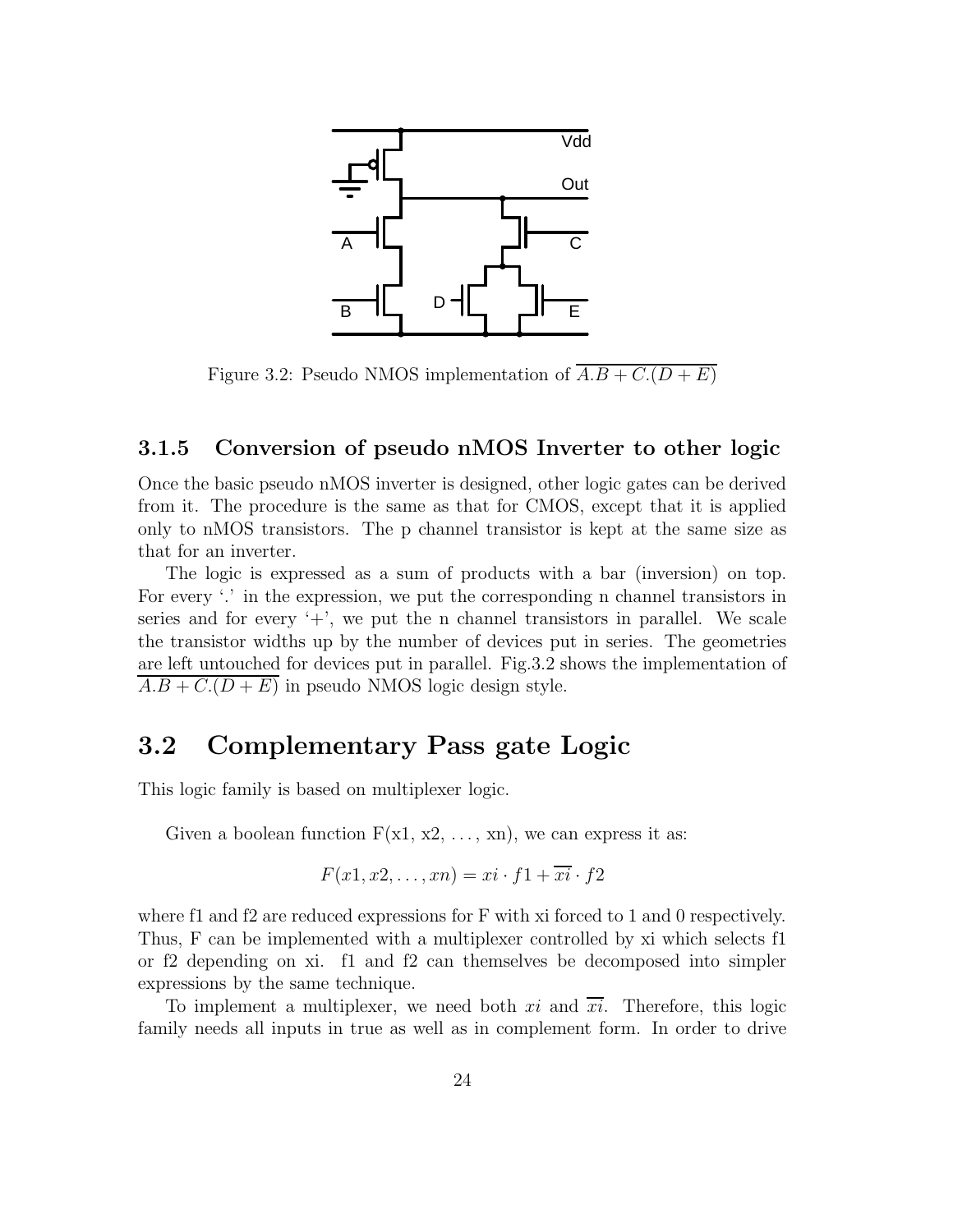

Figure 3.3: Basic Multiplexer with logic restoring inverters

other gates of the same type, it must produce the outputs also in true and complement forms. Thus each signal is carried by two wires. This logic style is called "Complementary Passgate Logic" or CPL for short.

## 3.2.1 Basic Multiplexer Structure

Pure passgate logic contains no 'amplifying' elements. Therefore, it has zero or negative noise margin. (Each logic stage degrades the logic level). Therefore, multiple logic stages cannot be cascaded. We shall assume that each stage includes conventional CMOS inverters to restore the logic level. Ideally, the multiplexer should be composed of complementary pass gate transistors. However, we shall use just n channel transistors as switches for simplicity.

This gives us the multiplexer structure shown in fig.3.3.

## 3.2.2 Logic Design using CPL

Since both true and complement outputs are generated by CPL, we do not need separate gates for AND and NAND functions. The same applies to OR-NOR, and XOR-XNOR functions.

To take an example, let us consider the XOR-XNOR functions. Because of the inverter, the multiplexer for the XOR output first calculates the XNOR function given by  $A.B+\overline{A}.\overline{B}$ . If we put  $A=1$ , this reduces to B and for  $A=0$ , it reduces to  $\overline{B}$ . Similarly, for the XNOR output, we generate the XOR expression =  $A.\overline{B}+\overline{A}.B$ which will be inverted by the logic level restoring inverter. The expression reduces to  $\overline{B}$  for A = 1 and to B for A = 0. This leads to an implementation of XOR-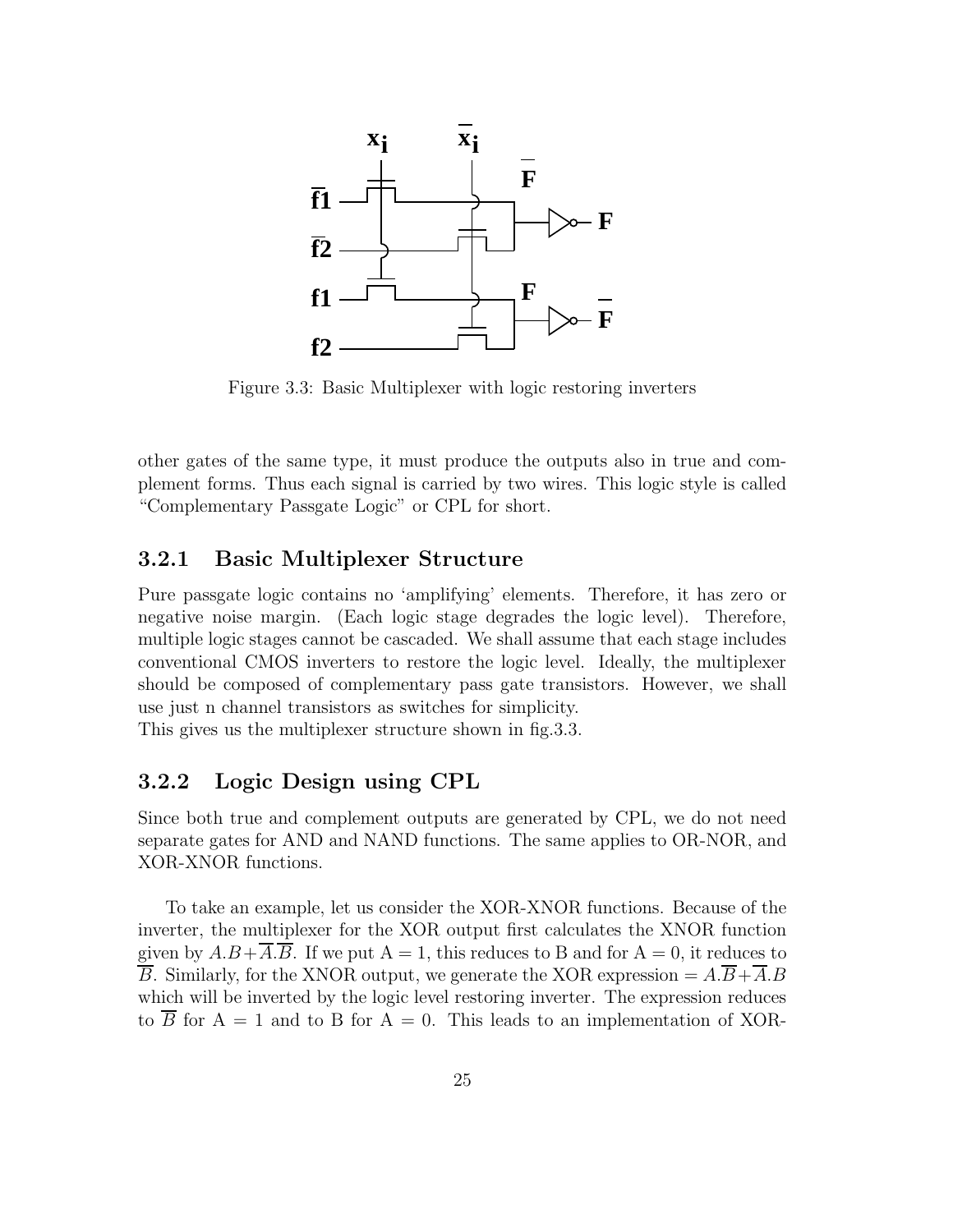

Figure 3.4: Implementation of XOR and XNOR by CPL logic.

XNOR as shown in fig.3.4



Figure 3.5: Implementation of (a) AND-NAND and (b) OR-NOR functions using complementary passgate logic.

Implementation of AND and OR functions is similar. In case of AND, the multiplexer should output  $\overline{A.B}$  to be inverted by the buffer. This reduces to  $\overline{B}$ when  $A = 1$ . When  $A = 0$ , it evaluates to  $1 = A$ . For NAND output, the multiplexer should output A.B, which evaluates to B for  $A = 1$  and to 0 (or A) when  $A = 0$ .

## 3.2.3 Buffer Leakage Current

The circuit configuration described above uses nMOS multiplexers. This limits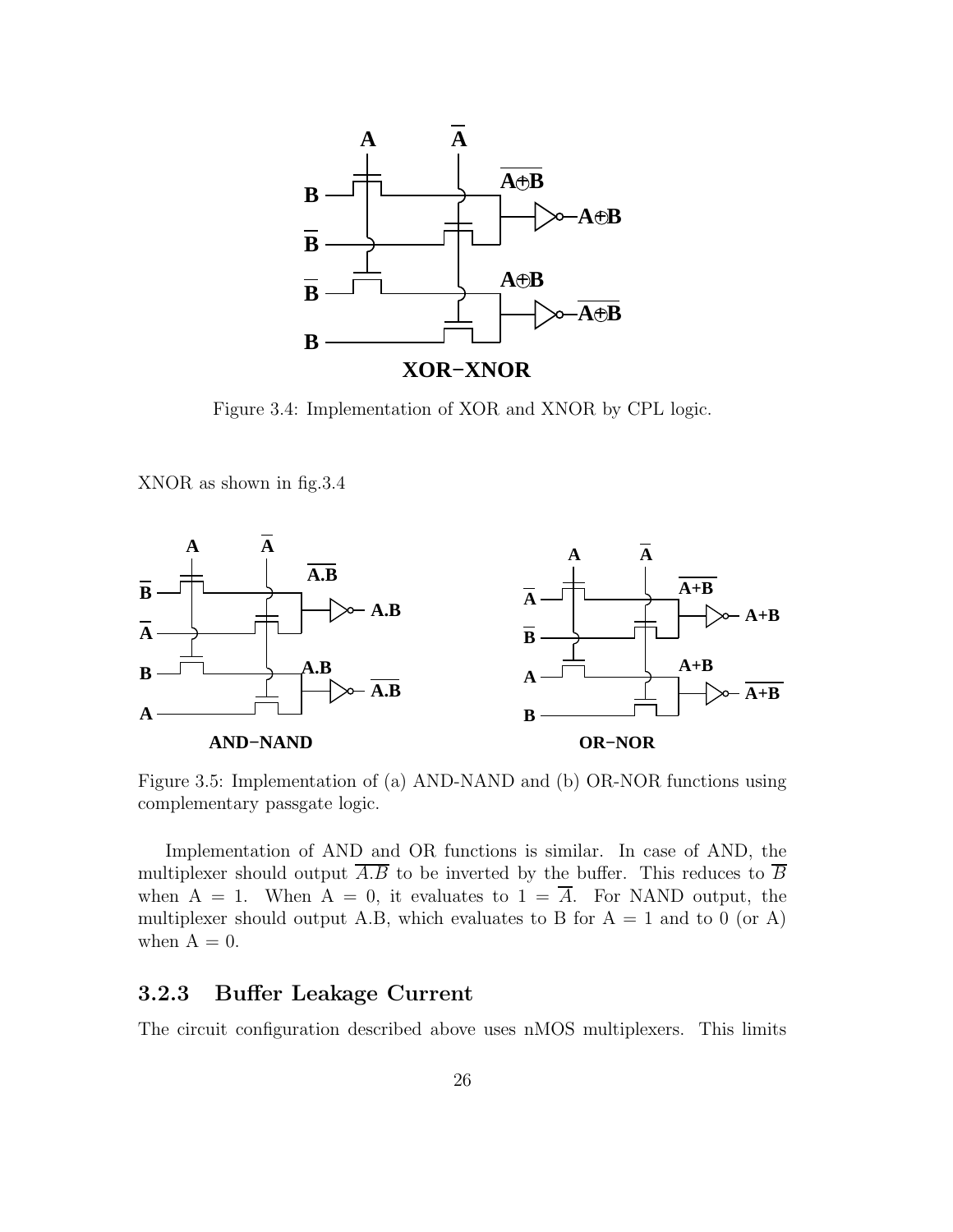

Figure 3.6: High leakage current in inverter

the 'high' output of the multiplexer (node y - which is the input for the inverter) to  $V_{dd}$  -  $V_{Tn}$ . Consequently, the pMOS transistor in the buffer inverter never quite turns off. This results in static power consumption in the inverter. This can be



Figure 3.7: Pull up pMOS to avoid leakage in the inverter

avoided by adding a pull up pMOS as shown in fig. 3.7. When the multiplexer output  $(y)$  is 'low', the inverter output is high. The pMOS is therefore off and has no effect. When the multiplexer output goes 'high', the inverter input charges up, the output starts falling and turns the pMOS on. Now, as the multiplexer output (y) approaches  $V_{dd}$  -  $V_{Tn}$ , the nMOS switch in the multiplexer turn off. However, the pMOS pull up remains 'on' and takes the inverter input all the way to  $V_{dd}$ . This avoids leakage in the inverter.

However, this solution brings up another problem. Consider the equivalent circuit when the inverter output is 'low' and the pMOS is 'on'. Now if the multiplexer output wants to go 'low', it has to fight the pMOS pullup - which is trying to keep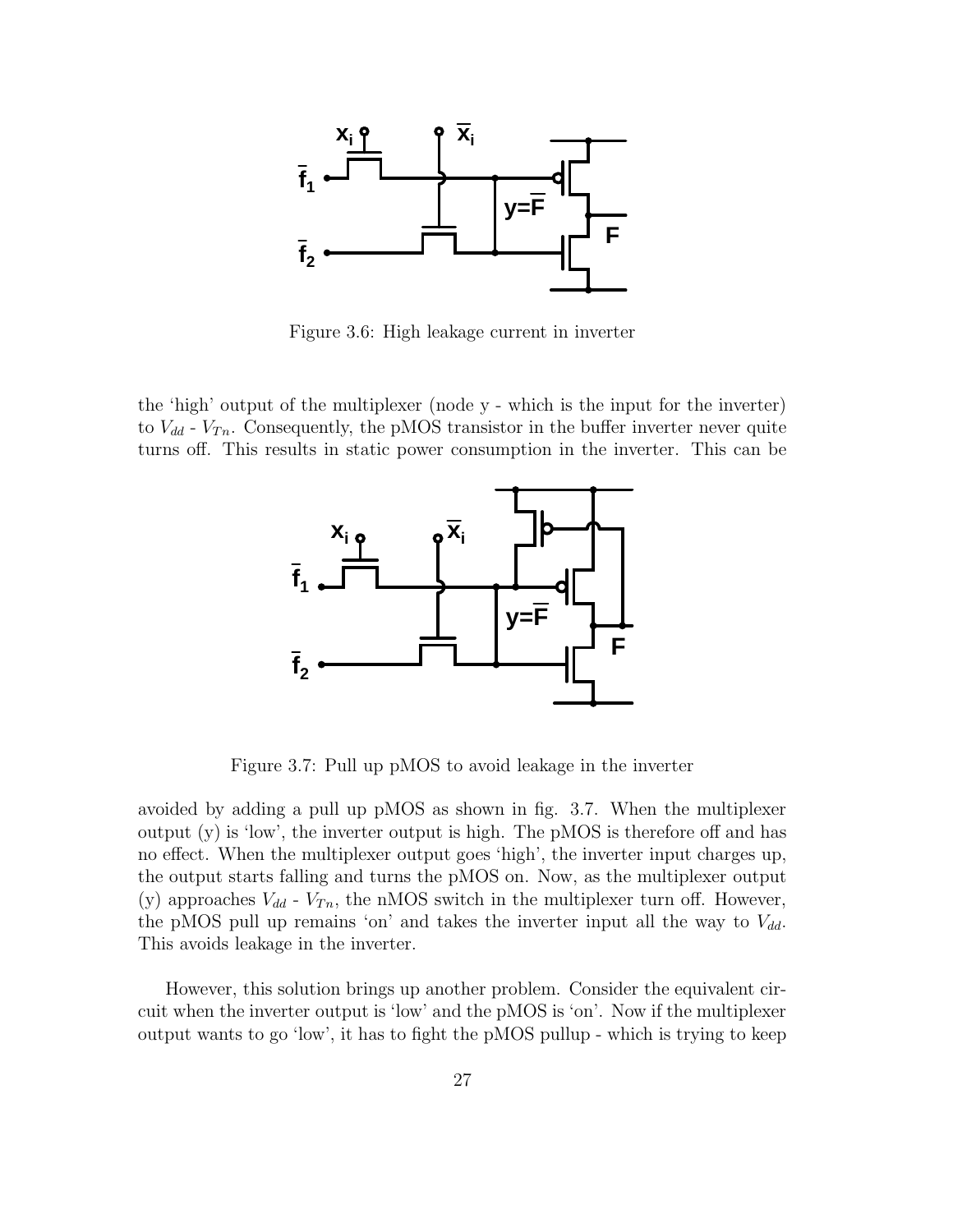

Figure 3.8: Problem with a low to high transition on the output

this node 'high'.

In fact, the multiplexer n transistor and the pull up p transistor constitute a pseudo nMOS inverter. Therefore, the multiplexer output cannot be pulled low unless the transistor geometries are appropriately ratioed.

## 3.3 Cascade Voltage Switch Logic

We can understand this logic configuration as an attempt to improve pseudo-nMOS logic circuits. Consider the NOR gate shown below: Static power is consumed by



Figure 3.9: Pseudo-nMOS NOR

this NOR circuit whenever the output is 'LOW'. This happens when A OR B is TRUE. We wish that the pMOS could be turned off for just this combination of inputs.

To turn the pMOS transistor off, we need to apply a 'HIGH' voltage level to its gate whenever A OR B is true. This obviously requires an OR gate. Non-inverting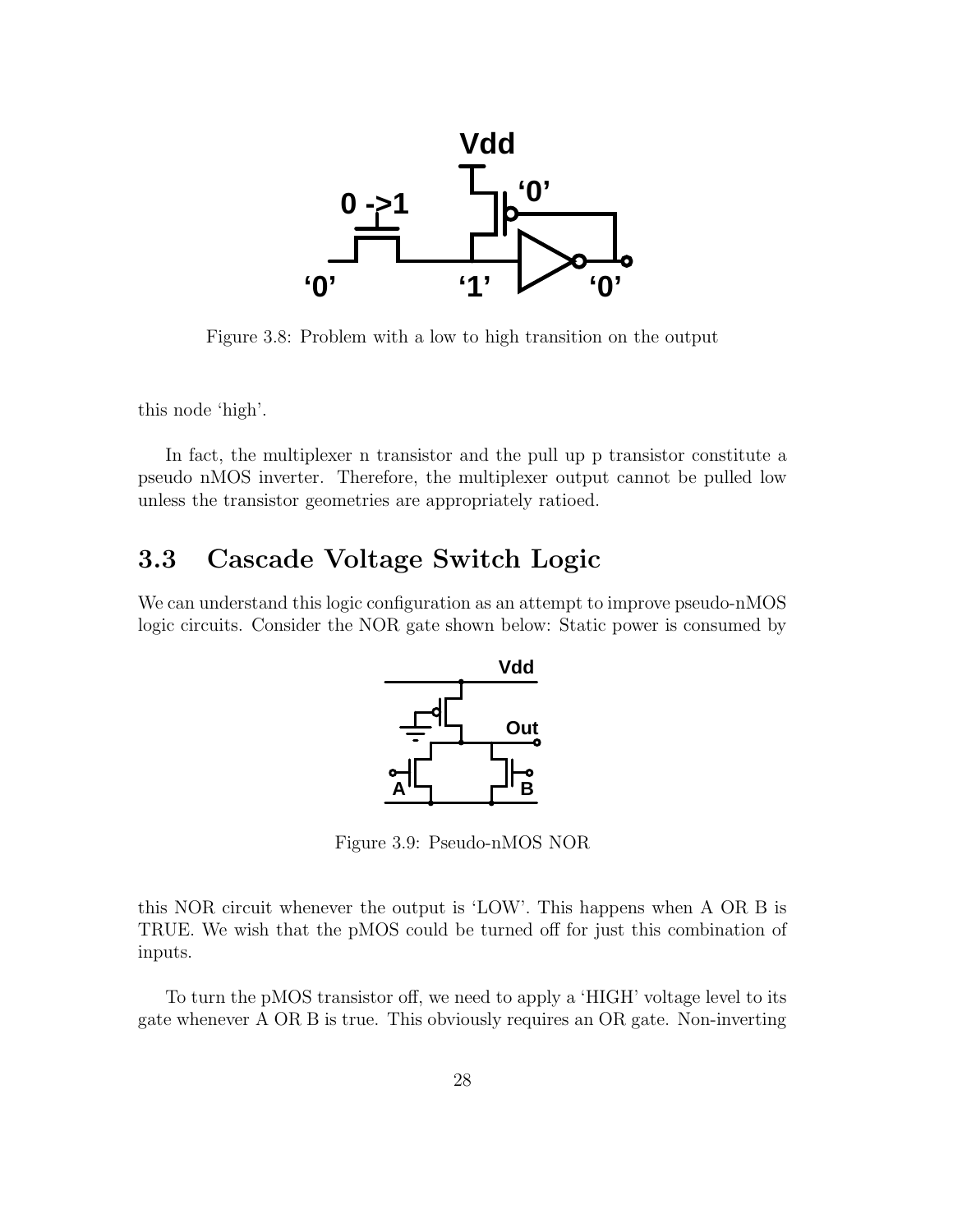gates cannot be made in a single stage. However, We can create the OR function by using a NAND of  $\overline{A}$  and  $\overline{B}$  as shown in figure 3.10. But then what about the



Figure 3.10: Pseudo-nMOS OR from complemented inputs

pMOS drive of this circuit?

We want to turn the pMOS of this OR circuit off when both  $\overline{A}$  and  $\overline{B}$  are 'HIGH'; i.e. when  $A = B = 0$ . This means we would like to turn the pMOS of this circuit off when the NOR of A and B is 'TRUE'.

But we already have this signal as the output of the first (NOR) circuit! So the two circuits can drive each other's pMOS transistors and avoid static power consumption. This kind of logic is called Cascade Voltage Switch Logic (CVSL). It



Figure 3.11: OR-NOR implementation in Cascade Voltage Switch Logic

can use any network f and its complementary network  $\overline{f}$  in the two cross-coupled branches. The complementary network is constructed by changing all series connections in f to parallel and all parallel connections to series, and complementing all input signals.

CVSL shares many characteristics with static CMOS, CPL and pseudo-nMOS.

• Like CMOS static logic, there is no static power consumption.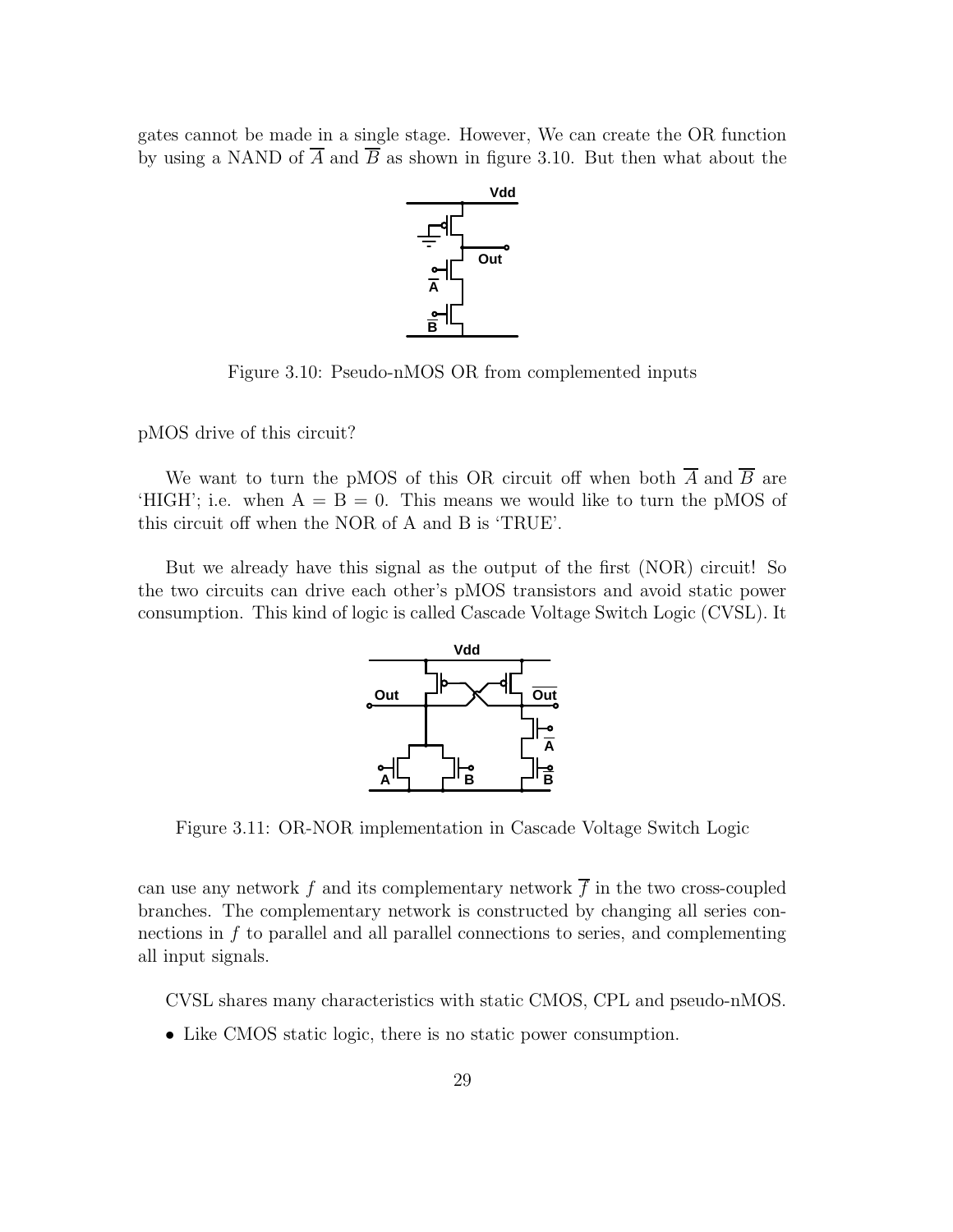- Like CPL, this logic requires both True and Complement signals. It also provides both True and complement outputs. (Dual Rail Logic).
- Like pseudo nMOS, the inputs present a single transistor load to the driving stage.
- The circuit is self latching. This reduces ratioing requirements.

## 3.4 Dynamic Logic

In this style of logic, some nodes are required to hold their logic value as a charge stored on a capacitor. These nodes are not connected to their 'drivers' permanently. The 'driver' places the logic value on them, and is then disconnected from the node. Due to leakage etc., the logic value cannot be held indefinitely. Dynamic circuits therefore require a minimum clock frequency to operate correctly. Use of dynamic circuits can reduce circuit complexity and power consumption substantially. When the clock is low, pMOS is on and the bottom nMOS is off. The output



Figure 3.12: CMOS dynamic gate to implement  $\overline{(A+B).C}$ .

is 'pre-charged' to 1 unconditionally. When the clock goes high, the pMOS turns off and the bottom nMOS comes on. The circuit then conditionally discharges the output node, if  $(A+B)$ .C is TRUE. This implements the function  $(A + B)$ .C.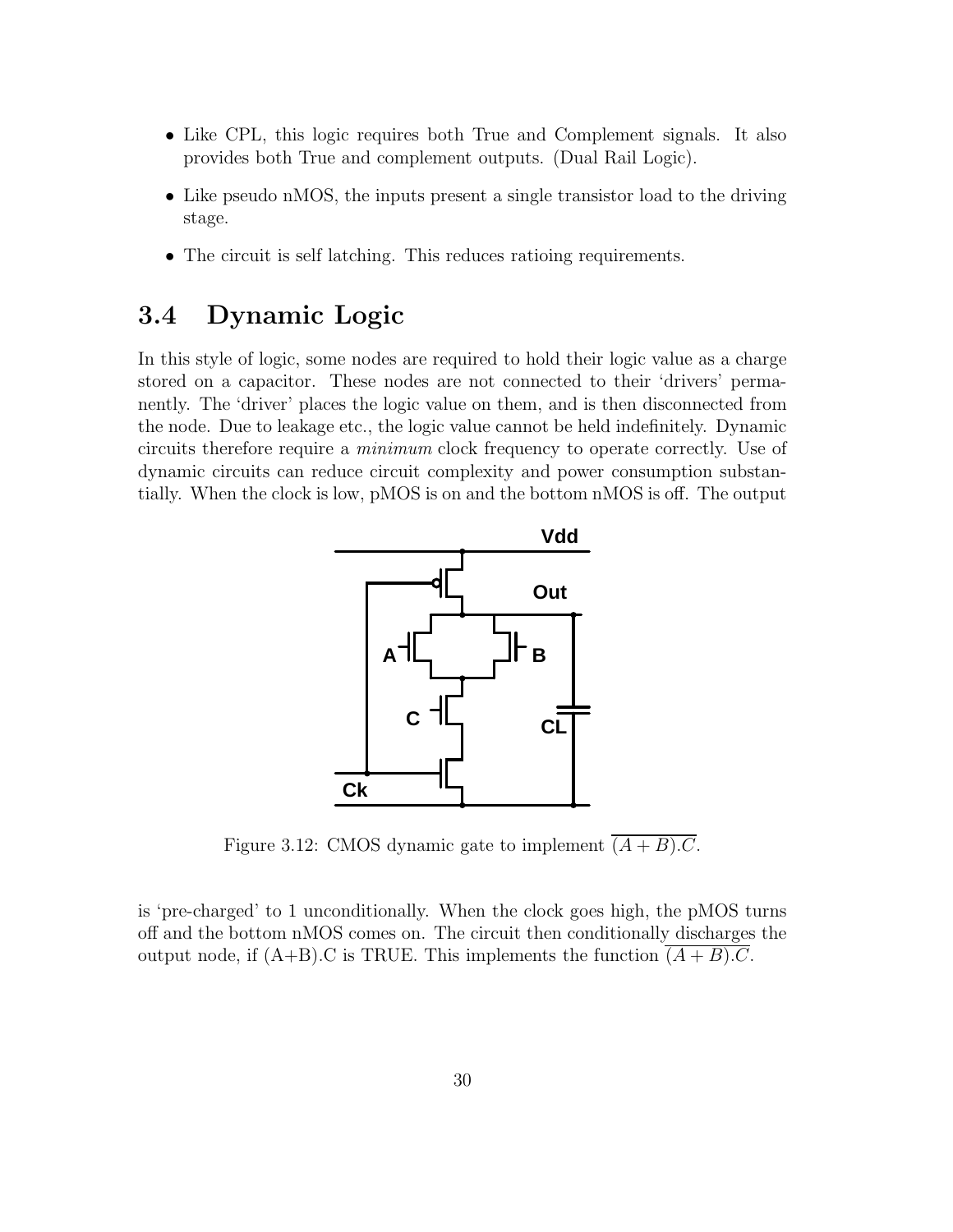## 3.4.1 Problem with Cascading CMOS dynamic logic

There is no problem when  $(A+B)$ . C is false. X pre-charges to 1 and remains at 1.



When (A+B).C is TRUE, X takes some time to discharge. During this time, charge placed on the output leaks away as the input to nMOS of the inverter is not 0.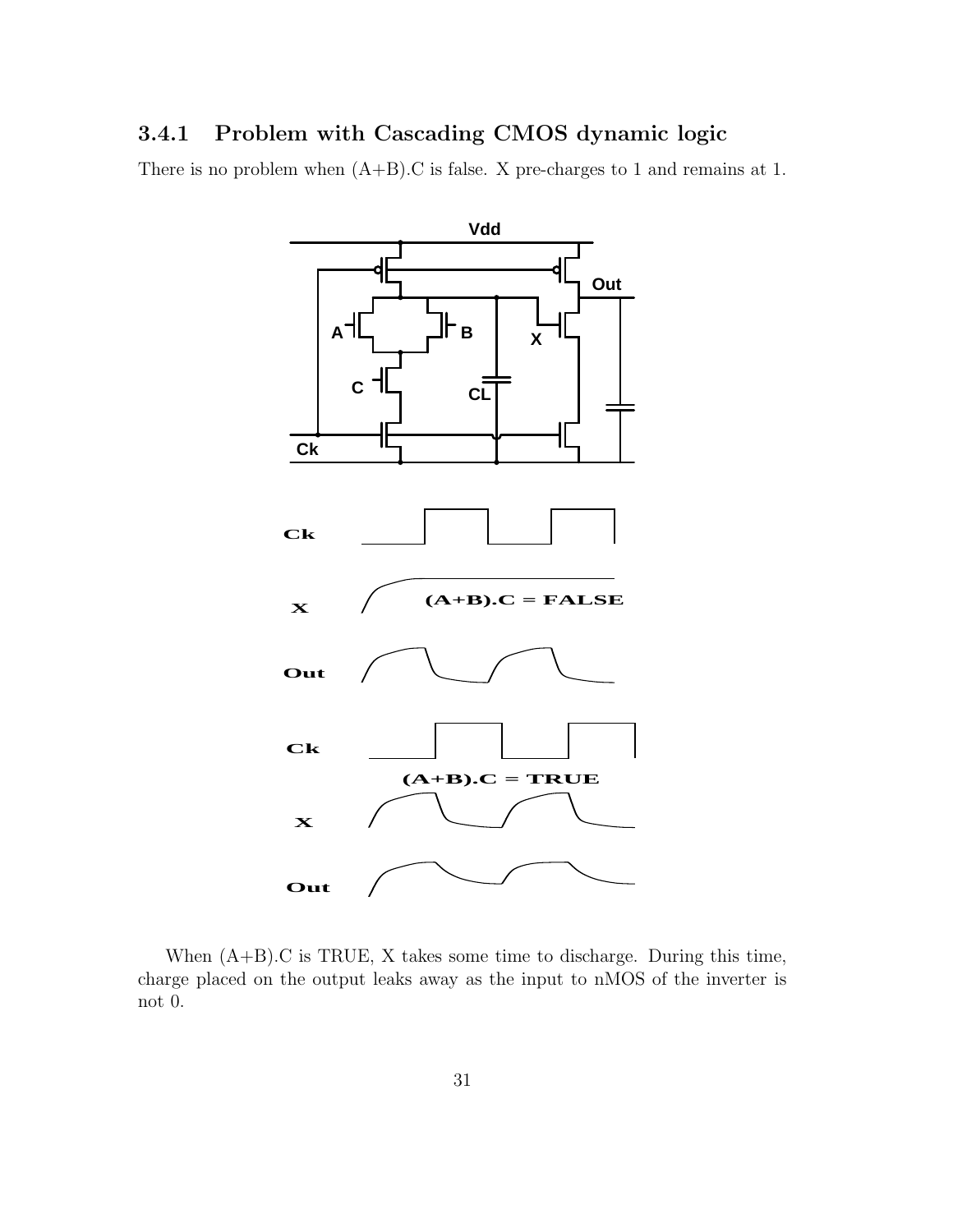## 3.4.2 Four Phase Dynamic Logic



Figure 3.13: CMOS 4 phase dynamic logic

The problem can be solved by using a 4 phase clock. The idea is to sample the previous stage only after its evaluation is complete.

In phase 1, node P is pre-charged. In phase 2, P as well as the output are precharged. In phase 3, The gate evaluates. In phases 4 and 1, the output is isolated from the driver and remains valid. This is called a type 3 gate. It evaluates in phase 3 and is valid in phases 4 and 1. Similarly, we can have type 4, type 1 and type 2 gates. A type 3 gate can drive a type 4 or a type 1 gate. Similarly, type



Figure 3.14: CMOS 4 phase dynamic logic drive constraints

4 will drive types 1 and 2; type 1 will drive types 2 and 3; and type 2 will drive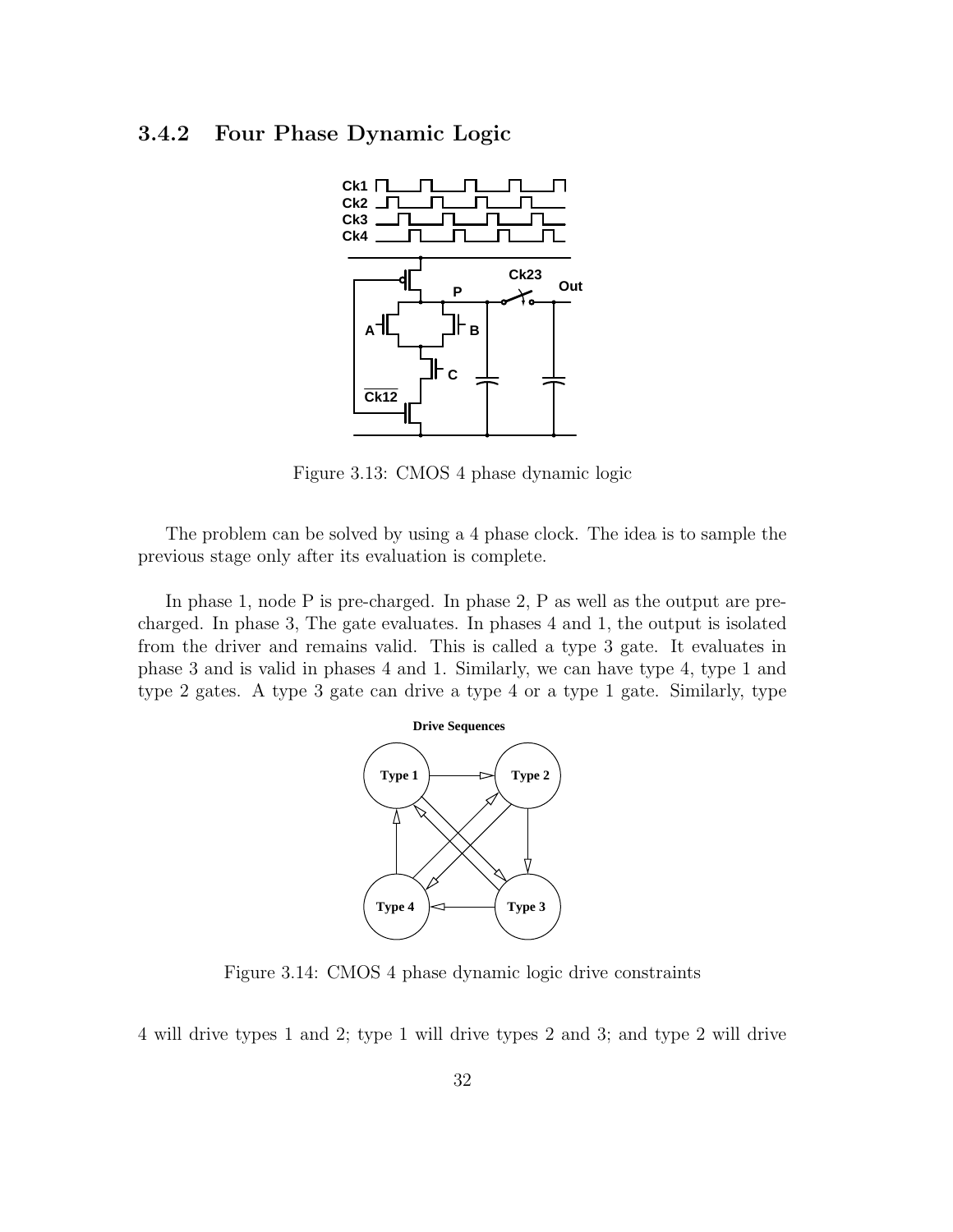types 3 and 4. We can use a 2 phase clock if we stick to type 1 and type 3 gates (or type 2 and type 4 gates) as these can drive each other.

## 3.4.3 Domino Logic



Figure 3.15: CMOS domino logic

Another way to eliminate the problem with cascading logic stages is to use a static inverter after the CMOS dynamic gate. Recall that the cascaded dynamic CMOS stage causes problems because the output is pre-charged to  $V_{dd}$ . If the final value is meant to be zero, the next stage nMOS to which the output is connected erroneously sees a one till the pre-charged output is brought down to zero. During this time, it ends up discharging its own pre-charged output, which it was not supposed to do. If an inverter is added, the output is held 'low' before logic evaluation. If the final output is zero, there is no problem anyway. If the final output is supposed be one, the next stage is erroneously held at zero for some time. However, this does not result in a false evaluation by the next stage. The only effect it can have is that the next stage starts its evaluation a little later. However, the addition of an inverter means that the logic is non-inverting. Therefore, it cannot be used to implement any arbitrary logic function.

## 3.4.4 Zipper logic

Instead of using an inverter, we can alternate n and p evaluation stages. The n stage is pre-charged high, but it drives a p stage. A high pre-charged stage will keep the p evaluation stage off, which will not cause any malfunction. The p stage will be pre-discharged to 'low', which is safe for driving n stages. This kind of logic is called zipper logic.